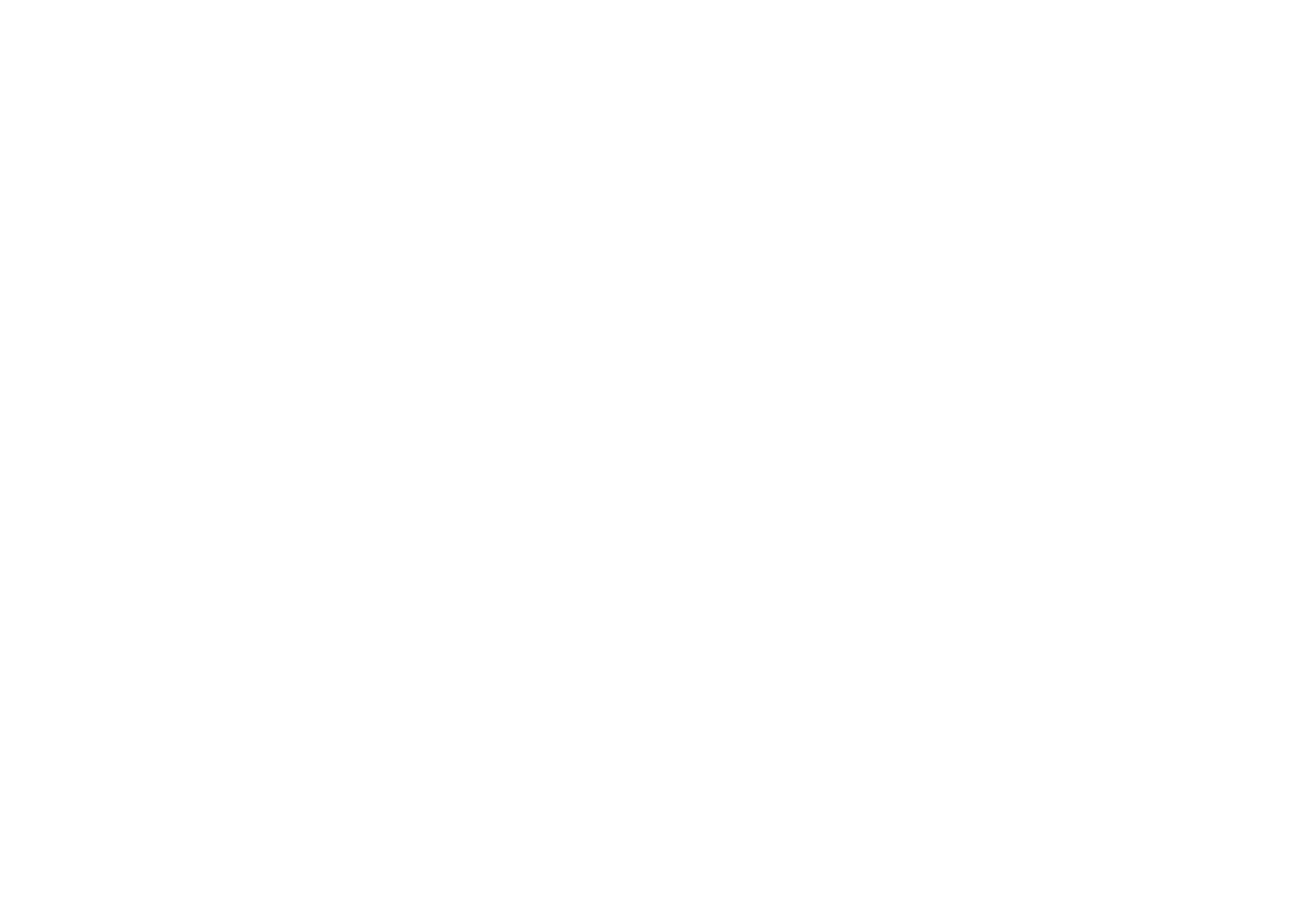## **Table 1. Key components of the Committee's pre-2016 methodology**

| Factors                   | Previous approach                                                                                                                                                                                                                                                                                                                                                                                                                                                                                                                                                                                                                                                                                                                                                                                                 |  |  |  |  |
|---------------------------|-------------------------------------------------------------------------------------------------------------------------------------------------------------------------------------------------------------------------------------------------------------------------------------------------------------------------------------------------------------------------------------------------------------------------------------------------------------------------------------------------------------------------------------------------------------------------------------------------------------------------------------------------------------------------------------------------------------------------------------------------------------------------------------------------------------------|--|--|--|--|
|                           | FEATURES OF THE SCENARIO                                                                                                                                                                                                                                                                                                                                                                                                                                                                                                                                                                                                                                                                                                                                                                                          |  |  |  |  |
| Discharges                | Discharges considered: noble gases, tritium, $^{131}I$ and particulates (representative composition assumed)                                                                                                                                                                                                                                                                                                                                                                                                                                                                                                                                                                                                                                                                                                      |  |  |  |  |
| Site description          | Population distribution information representative of the situation in the early 1980s                                                                                                                                                                                                                                                                                                                                                                                                                                                                                                                                                                                                                                                                                                                            |  |  |  |  |
|                           | GENERAL CONSIDERATIONS FOR DOSE ASSESSMENT                                                                                                                                                                                                                                                                                                                                                                                                                                                                                                                                                                                                                                                                                                                                                                        |  |  |  |  |
| End points                | Local, regional and global components of collective effective dose integrated to 100 years. Some presentation of per caput and representative individual doses                                                                                                                                                                                                                                                                                                                                                                                                                                                                                                                                                                                                                                                    |  |  |  |  |
| Atmospheric<br>dispersion | Dispersion factors based on long-term sector-averaged Gaussian plume model. Long-term average dilution factors derived for downwind distances between 1 and<br>2,000 km based on representative values of deposition velocity and washout coefficient of 0.002 m/s and 0.0001 m/s, respectively; precipitation for 500 hours in a<br>year; 80% class D and 20% class C conditions, at average rate of 1.5 mm/h                                                                                                                                                                                                                                                                                                                                                                                                    |  |  |  |  |
|                           | Variation of concentrations of radionuclides in air with downwind distance beyond 1 km approximated to the following function in Committee's assessments before<br>2000:                                                                                                                                                                                                                                                                                                                                                                                                                                                                                                                                                                                                                                          |  |  |  |  |
|                           | $C_a(x) = D_1 Q x^n$                                                                                                                                                                                                                                                                                                                                                                                                                                                                                                                                                                                                                                                                                                                                                                                              |  |  |  |  |
|                           | Best approximation was found for $D_1$ of $5.3 \times 10^{-7}$ s/m <sup>3</sup> and for <i>n</i> of 1.42 [U7], assuming uniform wind rose                                                                                                                                                                                                                                                                                                                                                                                                                                                                                                                                                                                                                                                                         |  |  |  |  |
| Aquatic dispersion        | Factors based on total volume of freshwater bodies; marine dispersion assumed that North Sea exchange rates were representative of situation elsewhere. Residence<br>times based on information for $^{137}Cs$ , $^{90}Sr$ and $^{239}Pu$                                                                                                                                                                                                                                                                                                                                                                                                                                                                                                                                                                         |  |  |  |  |
|                           | Time-integrated concentration of radionuclide in water for discharge of activity A (Bq) assumed as follows: $AV(\tau + \lambda_i)$ (Bq a/L), where V is volume of receiving<br>water (L), $\tau$ (a <sup>-1</sup> ) is reciprocal of mean residence time in water assuming no radioactive decay (removal to sediments is implicitly included) and $\lambda_i$ (a <sup>-1</sup> ) is radioactive<br>decay constant for radionuclide, i. This factor may be alternatively described as the equilibrium concentration in water $C_{w,i}$ (Bq/L) for a continuing discharge rate<br>$(Bq/a)$ [U7]                                                                                                                                                                                                                     |  |  |  |  |
| Dosimetric quantities     | Internal dose coefficients from [I7, I8]                                                                                                                                                                                                                                                                                                                                                                                                                                                                                                                                                                                                                                                                                                                                                                          |  |  |  |  |
|                           | ENVIRONMENTAL BEHAVIOUR OF RADIONUCLIDES                                                                                                                                                                                                                                                                                                                                                                                                                                                                                                                                                                                                                                                                                                                                                                          |  |  |  |  |
| Terrestrial               | Empirical transfer parameters, primarily based on fallout observations for <sup>137</sup> Cs and <sup>90</sup> Sr, supplemented by transfer factors for grain for other radionuclides, excepting<br>$^{131}$ I, for which transfer factor for milk applied [U7]                                                                                                                                                                                                                                                                                                                                                                                                                                                                                                                                                   |  |  |  |  |
|                           | Environmental transfer models presented in [U1, U2] primarily based on empirical data from fallout studies of $^{90}$ Sr and $^{137}$ Cs. [U4] cited dynamic models [C1] for the<br>transfer of radionuclides in terrestrial environments for assessing exposures from nuclear facilities. Transfer coefficients for $^{90}$ Sr and $^{137}$ Cs derived in [U3, U4]. [U6]<br>described transfer coefficients as having been derived by regression analysis to models relating measured radionuclide concentrations in diet to annual deposition<br>density. Approach applied to derive transfer parameters for other radionuclides appears based on transfer parameters for grain, excepting <sup>131</sup> I for which transfer<br>parameter associated with milk was used (in units of (mBq a)/kg per $Bq/m3$ ) |  |  |  |  |
| Aquatic                   | Transfer parameters derived from [I1, I2]                                                                                                                                                                                                                                                                                                                                                                                                                                                                                                                                                                                                                                                                                                                                                                         |  |  |  |  |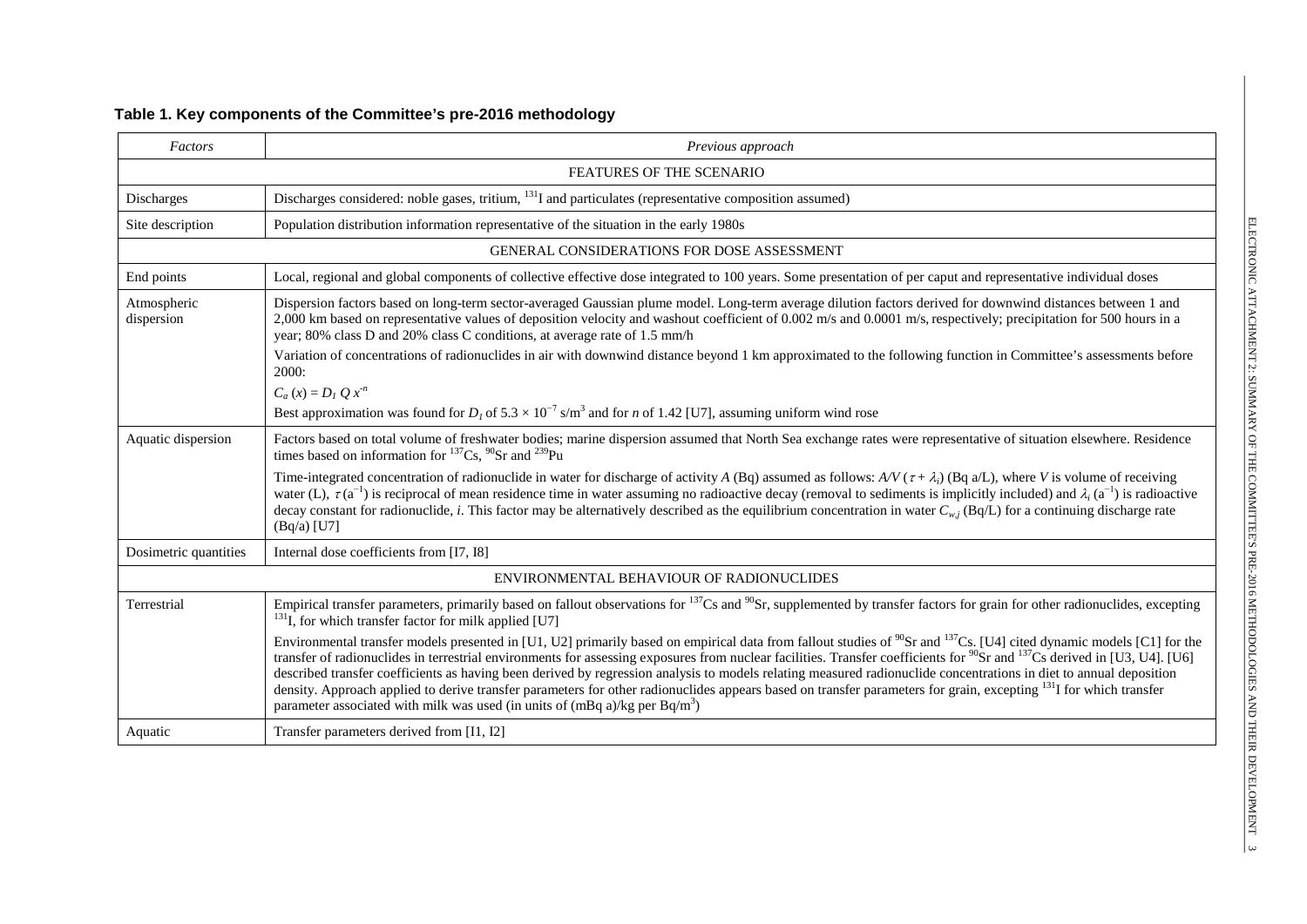| Factors                                                        | Previous approach                                                                                                                                                                                                                                                                                                                                                                                                                                                                                                                                                                                                                                                                                                                                                                                                                                                                                                                                                                                                                                                                                                |
|----------------------------------------------------------------|------------------------------------------------------------------------------------------------------------------------------------------------------------------------------------------------------------------------------------------------------------------------------------------------------------------------------------------------------------------------------------------------------------------------------------------------------------------------------------------------------------------------------------------------------------------------------------------------------------------------------------------------------------------------------------------------------------------------------------------------------------------------------------------------------------------------------------------------------------------------------------------------------------------------------------------------------------------------------------------------------------------------------------------------------------------------------------------------------------------|
|                                                                | <b>EXTERNAL IRRADIATION</b>                                                                                                                                                                                                                                                                                                                                                                                                                                                                                                                                                                                                                                                                                                                                                                                                                                                                                                                                                                                                                                                                                      |
| Radionuclides in air:<br>cloud shine and<br>immersion exposure | Dose coefficients based on [E1] for semi-infinite cloud model and effective dose equivalent rather than effective dose. These factors were modified to allow for a<br>contribution from skin dose                                                                                                                                                                                                                                                                                                                                                                                                                                                                                                                                                                                                                                                                                                                                                                                                                                                                                                                |
| Radionuclides<br>deposited on soil                             | Dose coefficients derived from [B1]<br>For short-lived radionuclides, dose rate conversion factor for plane source was applied. For <sup>137</sup> Cs, [U7] used dose rate conversion coefficient for exponential profile in<br>ground of mean depth of 3 cm. Mean lifetime of radionuclide and average air-to-tissue dose conversion factor applied, with indoor occupancy of 80% and shielding<br>factor of 0.2 [U7]                                                                                                                                                                                                                                                                                                                                                                                                                                                                                                                                                                                                                                                                                           |
|                                                                | <b>INHALATION</b>                                                                                                                                                                                                                                                                                                                                                                                                                                                                                                                                                                                                                                                                                                                                                                                                                                                                                                                                                                                                                                                                                                |
| Radionuclides<br>discharged to<br>atmosphere                   | Age-weighted breathing rates and fractions of populations assumed in each age group were presented in [U7]<br>Age-weighted inhalation rate corresponds to 19 m <sup>3</sup> /d, close to nominal breathing rate of 20 m <sup>3</sup> /d used in previous assessments (which assumed that collective dose<br>substantially determined by intake by adults in population). Committee recommended that nominal value appropriate for most applications [U7]. For Committee's<br>assessments, population groups specified as infants, children and adults assumed to correspond to ICRP age categories 1-2 years, 8-12 years and >17 years                                                                                                                                                                                                                                                                                                                                                                                                                                                                           |
| Resuspension                                                   | Dust loading factor of 50 $\mu g/m^3$ assumed and applied to resuspension of naturally occurring radionuclides in soils                                                                                                                                                                                                                                                                                                                                                                                                                                                                                                                                                                                                                                                                                                                                                                                                                                                                                                                                                                                          |
| Nuclear<br>installations/general                               | Population- and age-weighted inhalation rates and coefficients applied. Dust loading approach also applied to resuspension of radionuclides in soils                                                                                                                                                                                                                                                                                                                                                                                                                                                                                                                                                                                                                                                                                                                                                                                                                                                                                                                                                             |
| Mine and mill<br>tailings/radon                                | Radon dose factors reviewed in detail in [U7]. Radon dose coefficient consistent with that recommended by Committee in [U8]<br>Generic radon release rates and atmospheric dispersion factors applied to determine local, regional and global components of collective doses (truncated at 10,000<br>years) per unit electrical energy. Methodologies are outlined in [U3, U4]. Various factors initially derived in 1970s to represent conditions in USA [U3]. Basic<br>methodology modified in [U6]<br>The pre-2016 methodology assumed emanation rates of 10 and 1 $Bq/s/m2$ from tailings at operational and decommissioned mines, respectively [U7] from nominal<br>release height of 10 m. [U3, U4] used dispersion approach outlined above to determine activity concentrations in air at and beyond 1 km under atmospheric<br>conditions. Dose coefficients of 9 nSv per Bq h/m <sup>3</sup> and 40 nSv per Bq h/m <sup>3</sup> applied for <sup>222</sup> Rn and <sup>220</sup> Rn, respectively. Equilibrium factors of 0.4 and 0.8 for indoors<br>and outdoors assumed (with indoor occupancy of 80%) |
|                                                                | <b>INGESTION</b>                                                                                                                                                                                                                                                                                                                                                                                                                                                                                                                                                                                                                                                                                                                                                                                                                                                                                                                                                                                                                                                                                                 |
| Radionuclides<br>discharged to                                 | Collective doses from ingestion of radionuclides discharged to atmosphere assessed using environmental transfer factors relating deposition to activity concentrations<br>in diet ((mBq a/kg) per $\frac{Bq}{m^3}$ ) to intake (Bq per $\frac{Bq}{m^2}$ ), from intake to dose (nSv/Bq), and thus from deposition to dose (nSv per $\frac{Bq}{m^2}$ ) [U7]                                                                                                                                                                                                                                                                                                                                                                                                                                                                                                                                                                                                                                                                                                                                                       |
| atmosphere                                                     | Specific activity model used to estimate doses from tritium and <sup>14</sup> C. Specific activity model for tritium expressed in terms of tritium to hydrogen atom ratio, while for<br><sup>14</sup> C, specific activity of <sup>14</sup> C in ingested food and water assumed to be same as activity per gram of carbon in air at point of interest. [U7] considered this approach<br>probably overestimates doses                                                                                                                                                                                                                                                                                                                                                                                                                                                                                                                                                                                                                                                                                            |
|                                                                | Representative individual consumption rates for following foods presented in [U7] for different geographical areas for milk, grain, leafy vegetables, fruit and<br>vegetables and meat. In practice, combined global value of total consumption rate of all foods (500 kg/a) used to derive transfer factor relating deposition to intake<br>(Bq per Bq/m <sup>2</sup> ). As above, factors relating deposition to diet for caesium and strontium isotopes based on empirical observations from fallout. Corresponding data for<br>other radionuclides based on scaling these factors using transfer information for grain, excepting <sup>131</sup> I for which transfer for milk was applied                                                                                                                                                                                                                                                                                                                                                                                                                   |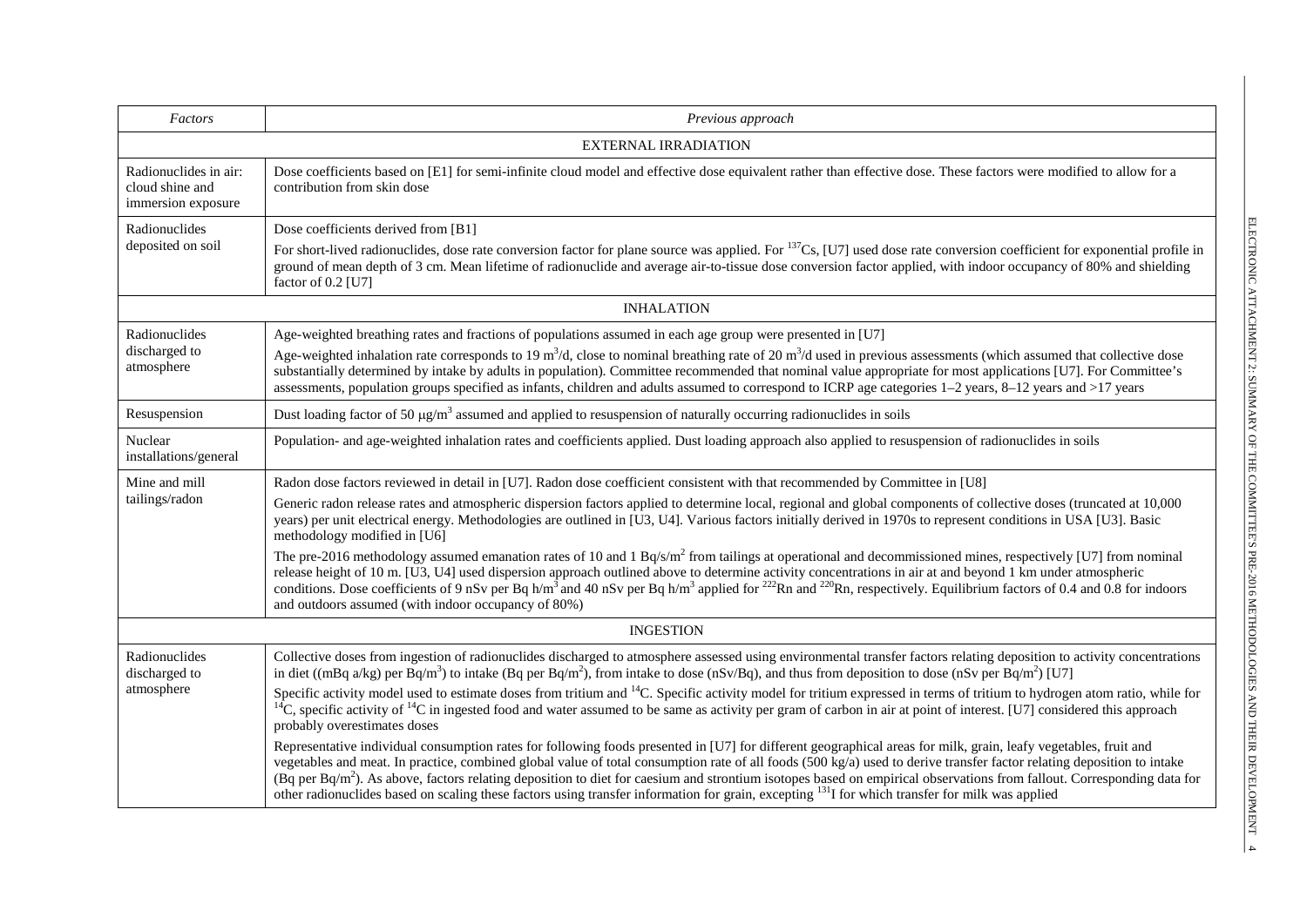| Factors                                               | Previous approach                                                                                                                                                                                                                                                                                                                                                                                                                                                                                                                                                                                                                                                                                                                                                                                                                                                                                                                                                                                                                                                                                                                                                                                                                                                                                                                                                                                                                                                                         |
|-------------------------------------------------------|-------------------------------------------------------------------------------------------------------------------------------------------------------------------------------------------------------------------------------------------------------------------------------------------------------------------------------------------------------------------------------------------------------------------------------------------------------------------------------------------------------------------------------------------------------------------------------------------------------------------------------------------------------------------------------------------------------------------------------------------------------------------------------------------------------------------------------------------------------------------------------------------------------------------------------------------------------------------------------------------------------------------------------------------------------------------------------------------------------------------------------------------------------------------------------------------------------------------------------------------------------------------------------------------------------------------------------------------------------------------------------------------------------------------------------------------------------------------------------------------|
| Radionuclides<br>discharged to aquatic<br>environment | Based on generic assumption of relationship between volume of water and number of people receiving doses from it, validated by global aquatic food-catch data<br>Collective doses assessed based on following:<br>$S_i^c = A_i/V(\tau + \lambda_i) \times \sum_k N_k f_{k,i} d_i$                                                                                                                                                                                                                                                                                                                                                                                                                                                                                                                                                                                                                                                                                                                                                                                                                                                                                                                                                                                                                                                                                                                                                                                                         |
|                                                       | where $A_i$ (Bq) is activity of radionuclide, i, discharged to water; $V(L)$ is volume of receiving water; $\tau(a^{-1})$ is reciprocal of mean residence time of radionuclide in<br>receiving water assuming no decay; $\lambda_i$ (a <sup>-1</sup> ) is radioactive decay constant for radionuclide, i; $N_k$ is number of individuals for exposure pathway k; $f_{k,i}$ is concentration<br>factor for item in exposure pathway, k, for radionuclide, i; $d_i$ (Sv/Bq) is effective dose per unit activity ingested                                                                                                                                                                                                                                                                                                                                                                                                                                                                                                                                                                                                                                                                                                                                                                                                                                                                                                                                                                    |
|                                                       | For calculating collective doses, Committee traditionally assumed crude relationship between number of people and volume of receiving water body. Annual per<br>caput drinking water consumption, $V/N_k$ , taken to be 2.2 × 10 <sup>7</sup> L [U7]. For freshwater fish $N_k l_k$ assumed to be 4.6 × 10 <sup>-8</sup> man kg/a/L, based on average fish<br>consumption rate of 8 kg/a, giving global consumption of $6 \times 10^9$ kg/a. This agreed generally with global harvest of 10 <sup>10</sup> kg [U7], when 50% edible weight was<br>assumed [U7]                                                                                                                                                                                                                                                                                                                                                                                                                                                                                                                                                                                                                                                                                                                                                                                                                                                                                                                            |
|                                                       | $N_k I_k/V$ factor for fish and shellfish within continental shelf estimated to be $3 \times 10^{-8}$ man kg/a/L [U7]. Value noted to be significantly higher than used in [U3].<br>Residence time, assumed to be that observed for North Sea, of 3 years for <sup>137</sup> Cs and <sup>90</sup> Sr [C1] and 3.5 years for <sup>239,240</sup> Pu ("first pass") was less than that assumed in<br>earlier reports [U7]                                                                                                                                                                                                                                                                                                                                                                                                                                                                                                                                                                                                                                                                                                                                                                                                                                                                                                                                                                                                                                                                    |
|                                                       | <b>GLOBALLY DISPERSED RADIONUCLIDES</b>                                                                                                                                                                                                                                                                                                                                                                                                                                                                                                                                                                                                                                                                                                                                                                                                                                                                                                                                                                                                                                                                                                                                                                                                                                                                                                                                                                                                                                                   |
| Tritium                                               | Based on simplified model developed 1975 [K1]                                                                                                                                                                                                                                                                                                                                                                                                                                                                                                                                                                                                                                                                                                                                                                                                                                                                                                                                                                                                                                                                                                                                                                                                                                                                                                                                                                                                                                             |
|                                                       | Committee's approach to modelling global circulation of tritium from nuclear installations was based on results from a review and comparison of models [K1], NCRP<br>[N1], Bergman et al. [B2] and Killough and Kocher [K3]. Concentration of tritium within compartments determined from distribution of tritium in each compartment<br>divided by volume of water in each compartment. Concentration in humans then determined from concentration in environment weighted by fractional intake from<br>each compartment                                                                                                                                                                                                                                                                                                                                                                                                                                                                                                                                                                                                                                                                                                                                                                                                                                                                                                                                                                 |
|                                                       | Most reliable estimate of global collective dose from near-surface atmospheric discharges considered to be given by model by Killough and Kocher [K3] for<br>discharges to 30°–50° band of troposphere in northern hemisphere, which gave estimate of 2.3 man Sv/PBq. Estimated global collective dose arising from discharges<br>to ocean available from NCRP [N1] and Bergman et al. [B2] approaches, which indicated that these doses were around one tenth of those from atmospheric<br>discharges. Collective dose estimate of 0.2 man Sv/PBq for discharges of tritium to ocean thus applied. These global circulation models were reviewed and compared<br>in some detail [U7] and were considered still appropriate                                                                                                                                                                                                                                                                                                                                                                                                                                                                                                                                                                                                                                                                                                                                                               |
| Carbon-14                                             | Based on a 23-compartment model developed by Titley et al. [T1]. [U7] reported that dose estimates using different models were within a factor of 1.5<br>The 23-compartment model (see figure VI, annex A of [U7]) was applied [T1] to estimate activity per gram of carbon in each environmental compartment over time.<br>Atmospheric component adapted from model used by Emanuel et al. [E2], while ocean model accounted for temperature changes, surface areas and varying ice cover<br>in winter. Once mixing achieved, specific activity model used to estimate collective dose commitments from ${}^{14}C$ , assuming that specific activity of ${}^{14}C$ in carbon<br>ingested by humans was same as in most relevant compartments for food intake (ground vegetation for terrestrial foods and relevant surface water compartments for<br>marine foods). The incomplete (to 10,000 years) collective effective dose commitment per unit discharge to atmosphere was around 109,000 man Sv/PBq. Doses<br>following discharge to soils or surface oceans considered to be about the same as for atmospheric discharges, but doses from discharge to deep ocean were around<br>20% lower [U7]. [K2] found predictions of six models ranged over factor of only 1.5, suggesting remarkable agreement. Attributed to long half-life of $^{14}C$ relative to<br>its rate of environmental transport, making estimated dose commitments insensitive to detailed model structure [K2] |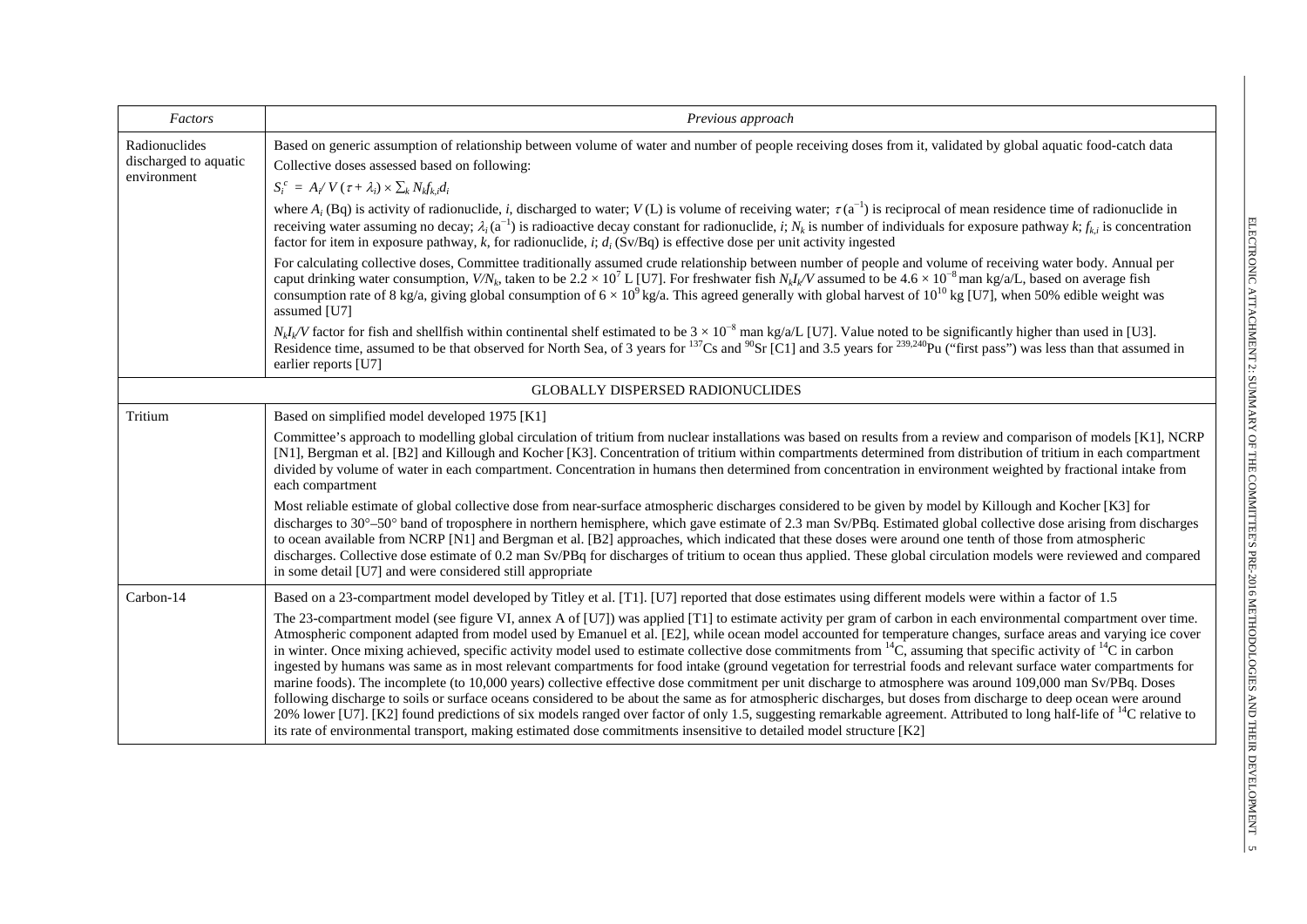| Factors    | Previous approach                                                                                                                                                                                                                                                                                                                                                                                                                                                                                                                                                                                                                                                                                                                                                                                                                                                                                                                                                                                                                                                                                                                                                                                                                                                                                                                            |
|------------|----------------------------------------------------------------------------------------------------------------------------------------------------------------------------------------------------------------------------------------------------------------------------------------------------------------------------------------------------------------------------------------------------------------------------------------------------------------------------------------------------------------------------------------------------------------------------------------------------------------------------------------------------------------------------------------------------------------------------------------------------------------------------------------------------------------------------------------------------------------------------------------------------------------------------------------------------------------------------------------------------------------------------------------------------------------------------------------------------------------------------------------------------------------------------------------------------------------------------------------------------------------------------------------------------------------------------------------------|
| Iodine-129 | Global circulation compartment model for <sup>129</sup> I developed by Titley et al. [T1] used in assessment in UNSCEAR 2000 Report (see figure VIII, annex A [U7]).<br>Represented a revision of that developed by Kocher [K4], used in earlier assessments, and modified by Smith and White [S3]. Inventories of stable iodine in model<br>compartments, and fluxes between compartments, were derived from environmental measurements and mass balance assumptions. Iodine intakes from each<br>compartment were determined from average food consumption and inhalation rates and concentrations of stable iodine in air and foods or by a specific activity<br>approach. Pathway analysis approach applied, comprising following five pathways: inhalation from land atmosphere $(0.29 \mu g/d)$ ; deposition from land atmosphere<br>onto food crops ingested directly by humans or by dairy or beef cattle $(6.6 \text{ µg/d})$ ; ingestion of land surface water $(5.3 \text{ µg/d})$ ; ingestion of marine fish and shellfish<br>$(11 \mu g/d)$ ; root uptake from surface soil (200 $\mu g/d$ ). Equivalent dose to the thyroid and appropriate tissue weighting factor then applied                                                                                                                                               |
| Krypton-85 | Based on simple two-compartment model, originally presented in 1979 [C1]<br>Committee's approach for determining global dispersion of <sup>85</sup> Kr described in detail in [U5], citing approach presented in [U4], where simple two-compartment model<br>used to model introduction of <sup>85</sup> Kr into northern hemisphere [N2]. Two compartments represented tropospheres of northern and southern hemispheres, and transfer<br>coefficient of 0.5 $a^{-1}$ between compartments was used. Activity concentrations in air as function of time [U4]. Time integral of activity concentration in air was $10^{-10}$<br>Bq/m <sup>3</sup> per Bq/s. Dose coefficients from activity concentration in air to absorbed dose rate in air and to absorbed dose rate in skin from beta radiation emitted derived<br>from $[C1]$<br>Collective effective dose equivalent derived in [U4] was 0.17 man Sv/PBq (assuming world population of $4 \times 10^9$ ), scaled to 0.2 man Sv/PBq in [U5] for population<br>of $4.6 \times 10^9$ . This dose commitment was delivered during first 50 years after discharge. Production of <sup>85</sup> Kr for LWRs and GCRs normalized to electricity generated<br>was 2.3 man Sv/(GW a). The dose, weighted for amount of fuel currently reprocessed (0.05), led to estimate of 0.12 man Sv/(GW a) |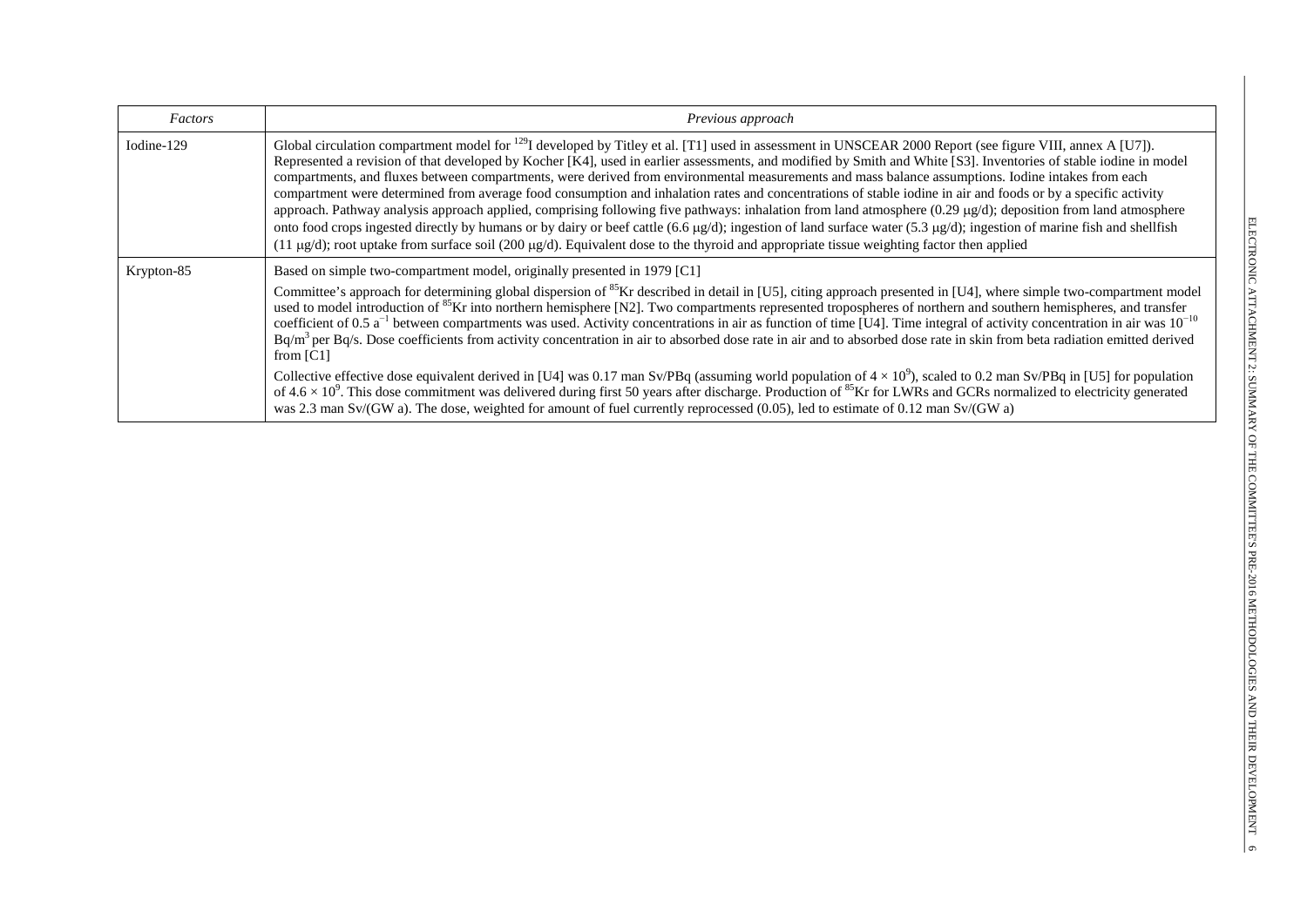## **Table 2. Dose quantities and integration times used in past Committee assessments**

| <b>UNSCEAR 2008 Report (annex B</b><br>U91)                                                                                                                                                        | <b>UNSCEAR 2000 Report</b><br> U7                                                                                                                                                                                                                                                                                                                    | <b>UNSCEAR 1993 Report</b><br> U6                                                                                                                                                                                                                     | <b>UNSCEAR 1988 Report</b><br> U5                      | UNSCEAR 1982/1977 Reports<br>[ $U3$ , $U4$ ] (where specified)                                                                                                                                                                                                                                                                                                                     |  |  |  |
|----------------------------------------------------------------------------------------------------------------------------------------------------------------------------------------------------|------------------------------------------------------------------------------------------------------------------------------------------------------------------------------------------------------------------------------------------------------------------------------------------------------------------------------------------------------|-------------------------------------------------------------------------------------------------------------------------------------------------------------------------------------------------------------------------------------------------------|--------------------------------------------------------|------------------------------------------------------------------------------------------------------------------------------------------------------------------------------------------------------------------------------------------------------------------------------------------------------------------------------------------------------------------------------------|--|--|--|
|                                                                                                                                                                                                    | <b>GENERAL METHODOLOGY</b>                                                                                                                                                                                                                                                                                                                           |                                                                                                                                                                                                                                                       |                                                        |                                                                                                                                                                                                                                                                                                                                                                                    |  |  |  |
| Cites [U7]                                                                                                                                                                                         | Cites [U4, U5, U6]                                                                                                                                                                                                                                                                                                                                   |                                                                                                                                                                                                                                                       |                                                        | Acknowledged value of dose<br>distribution information. Purpose of<br>truncation to derive maximum<br>future dose equivalent rate from<br>practice continuing for set time                                                                                                                                                                                                         |  |  |  |
|                                                                                                                                                                                                    | Integration to 50 or 100 km for local<br>and to 2,000 km for continental or<br>regional components of collective<br>dose; most particles from near<br>surface discharges deposited within<br>2,000 km. Ingestion based on time-<br>integrated concentration factors<br>used since 1962                                                               |                                                                                                                                                                                                                                                       |                                                        | Per caput dose equivalent rate<br>Simplest assumption for population:<br>uniform density of 100 $\text{km}^{-2}$ .<br>Assumptions for local and regional<br>components given in annex F.<br>Average for mining and power<br>production sites: $3 \text{ km}^{-2}$ for mining<br>site; $300 \text{ km}^{-2}$ for reactor site up to<br>100 km; 20 km <sup>-2</sup> out to 20,000 km |  |  |  |
|                                                                                                                                                                                                    |                                                                                                                                                                                                                                                                                                                                                      |                                                                                                                                                                                                                                                       |                                                        | Integration for shorter-lived<br>radionuclides assumed world<br>population of $4 \times 10^9$ ; for <sup>14</sup> C and<br>$^{129}$ I, assumed increases to $10^{10}$ and<br>then constant                                                                                                                                                                                         |  |  |  |
|                                                                                                                                                                                                    |                                                                                                                                                                                                                                                                                                                                                      | <b>GLOBALLY DISPERSED RADIONUCLIDES</b>                                                                                                                                                                                                               |                                                        |                                                                                                                                                                                                                                                                                                                                                                                    |  |  |  |
| ${}^{3}H, {}^{14}C, {}^{85}Kr$ and ${}^{129}I$ : doses<br>(man Sv/(GW a)) truncated to<br>100 years: ${}^{3}$ H: 0.004; <sup>14</sup> C: 6.3;<br>${}^{85}$ Kr: 0.12; <sup>129</sup> I: 0.0008 [U5] | ${}^{14}C$ 9% of total dose commitment<br>from single discharge delivered in<br>100 years; 23% in 1,000 years; 75%<br>in 10,000 years [T1]. Truncation<br>time depends on period of nuclear<br>power use. Population stabilizes at<br>$10^{10}$ for <sup>14</sup> C and <sup>129</sup> I; $5 \times 10^9$ for <sup>3</sup> H<br>and <sup>89</sup> Kr | Truncation at 10,000 years by<br>which time contributions of ${}^{3}H$ and<br>${}^{85}$ Kr insignificant. <sup>14</sup> C: 70% of dose<br>commitment calculated for all time.<br>Globally dispersed contribution<br>almost entirely due to ${}^{14}C$ | Results for alternative truncation<br>periods provided | Integration times in 1977 for global<br>components: $10^1$ , $10^2$ , $10^4$ , $10^6$ , $10^8$<br>years<br>Only $10\%$ <sup>14</sup> C dose delivered in<br>70 years                                                                                                                                                                                                               |  |  |  |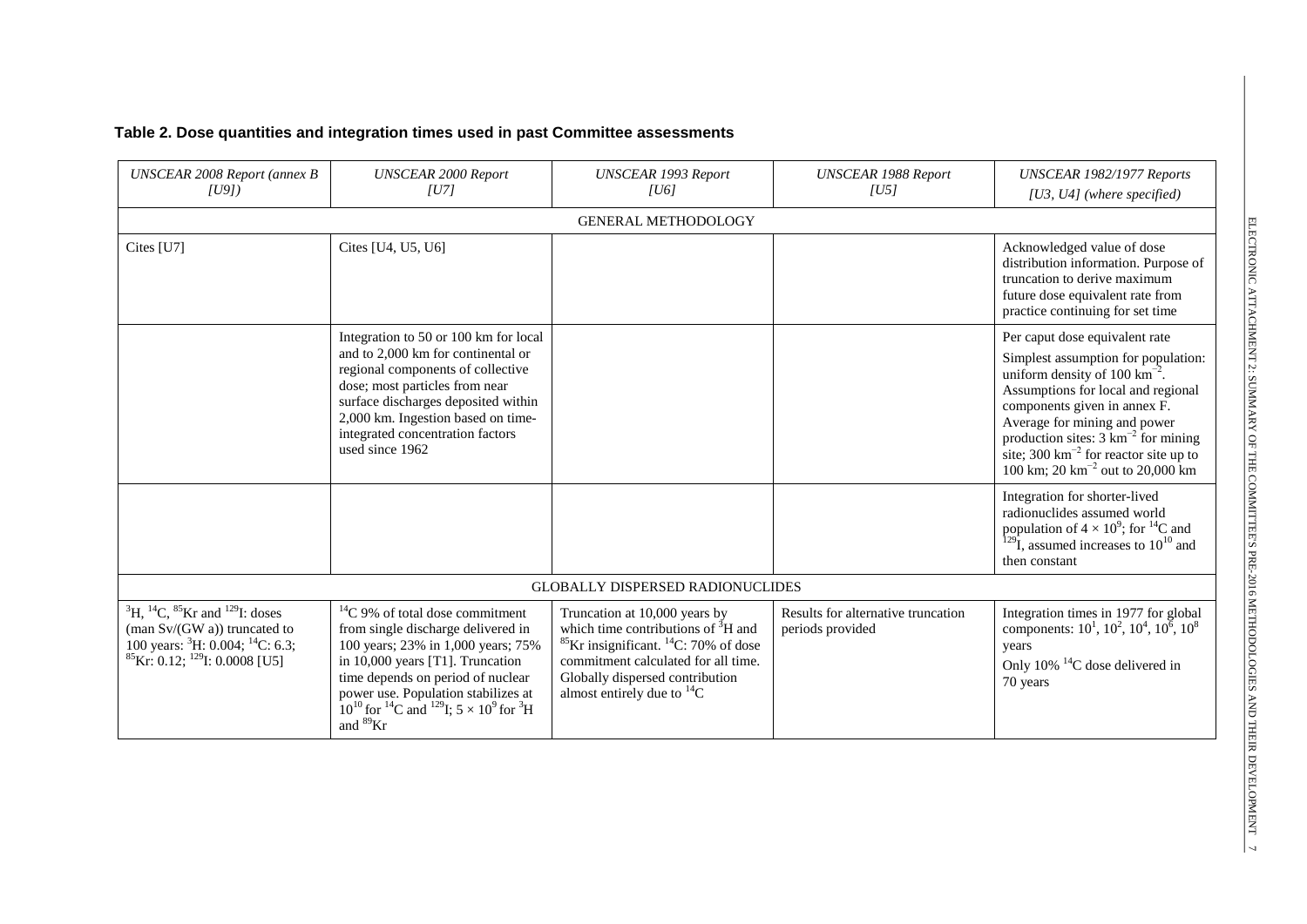| <b>UNSCEAR 2008 Report (annex B</b><br>[U9]                                                                                                                                                              | <b>UNSCEAR 2000 Report</b><br><b>UNSCEAR 1993 Report</b><br> U7 <br>[ <sub>U6</sub> ]                                                                                                                   |                                                                                                                                                                                                                                                              | <b>UNSCEAR 1988 Report</b><br> U5                                                                                                                                                                                                                                                                | UNSCEAR 1982/1977 Reports<br>[U3, U4] (where specified)                                                                                                                                                                                                                |
|----------------------------------------------------------------------------------------------------------------------------------------------------------------------------------------------------------|---------------------------------------------------------------------------------------------------------------------------------------------------------------------------------------------------------|--------------------------------------------------------------------------------------------------------------------------------------------------------------------------------------------------------------------------------------------------------------|--------------------------------------------------------------------------------------------------------------------------------------------------------------------------------------------------------------------------------------------------------------------------------------------------|------------------------------------------------------------------------------------------------------------------------------------------------------------------------------------------------------------------------------------------------------------------------|
|                                                                                                                                                                                                          |                                                                                                                                                                                                         | <b>MINING AND MILLING</b>                                                                                                                                                                                                                                    |                                                                                                                                                                                                                                                                                                  |                                                                                                                                                                                                                                                                        |
| Cites [U3, U4]: 0.2 operational<br>and $0.00075$ man Sv/(GW a)<br>residual                                                                                                                               | Cites [U3, U4]. Unchanged release<br>over 10,000 years. Population<br>density: $3 \text{ km}^2$ at $0-100 \text{ km}$ ; $25 \text{ km}^2$<br>at 100-2,000 km. Comparisons with<br>actual sites included | 1.5 man $Sv/(GW a)$ is 3 times<br>greater than 1988 value. Assumed<br>duration of release 10,000 years-<br>maximum period of integrity of<br>tailings piles (and $^{230}$ Th and $^{222}$ Rn<br>release); after this erosion complete<br>or covered with ice | Truncated dose commitment for<br>10,000 years. Data given for 100,<br>1,000, 5,000 and 10,000 years.<br>Different assumptions on continuation<br>of nuclear power: maximum 500<br>years, with greater contribution for<br>alternative means, so that mining and<br>milling complete in 100 years | Primary release airborne.<br>Population density $3 \text{ km}^{-2}$ within<br>few 100 km; uniform population of<br>$25 \text{ km}^{-2}$ to 2,000 km [U3]                                                                                                               |
|                                                                                                                                                                                                          |                                                                                                                                                                                                         | <b>FUEL FABRICATION</b>                                                                                                                                                                                                                                      |                                                                                                                                                                                                                                                                                                  |                                                                                                                                                                                                                                                                        |
| $0.003$ man Sv/(GW a)-no<br>specific references                                                                                                                                                          | Cites [U6], same value as annex B<br>of [U9]. Collective dose to local<br>population $(3.1 \times 10^6 \text{ within } 50 \text{ km})$<br>and corresponding individual dose<br>$10 \mu Sv/a$            |                                                                                                                                                                                                                                                              |                                                                                                                                                                                                                                                                                                  | Assumed located in northern<br>Europe or North America                                                                                                                                                                                                                 |
|                                                                                                                                                                                                          |                                                                                                                                                                                                         | POWER PRODUCTION                                                                                                                                                                                                                                             |                                                                                                                                                                                                                                                                                                  |                                                                                                                                                                                                                                                                        |
| Cites [U7], local and regional<br>components; model site,<br>population density 400 km <sup>-2</sup> in 50<br>km radius; regional $20/km^{-2}$ in<br>2,000 km radius. Values for man<br>Sv/PBq from [U7] | Some changes to calculation factors<br>for some radionuclides applied in<br>[U4, U5]-differences presented<br>but not explained                                                                         | Cites [U5]. Population within 2,000<br>km is 250 million. Average within<br>50 km of 400 $km^{-2}$ referenced to<br>siting practice                                                                                                                          |                                                                                                                                                                                                                                                                                                  | [U3]: dose per unit discharge for noble<br>gases presented for 1-10, 10-100 and<br>100-1.000 km. Collective dose<br>commitment chosen to reflect dose<br>received by most exposed individuals.<br>Page 262 gives cumulative population to<br>2,000 km and within 50 km |
|                                                                                                                                                                                                          |                                                                                                                                                                                                         | <b>REPROCESSING</b>                                                                                                                                                                                                                                          |                                                                                                                                                                                                                                                                                                  |                                                                                                                                                                                                                                                                        |
| Cites [U6]                                                                                                                                                                                               | Cites [U6]                                                                                                                                                                                              | Cites [U5]                                                                                                                                                                                                                                                   |                                                                                                                                                                                                                                                                                                  |                                                                                                                                                                                                                                                                        |
|                                                                                                                                                                                                          |                                                                                                                                                                                                         | <b>WASTE</b>                                                                                                                                                                                                                                                 |                                                                                                                                                                                                                                                                                                  |                                                                                                                                                                                                                                                                        |
| L and ILW disposal<br>0.5 man $Sv/(GW a)$ [U4, U6]                                                                                                                                                       |                                                                                                                                                                                                         | L/ILW releases to groundwater 0.5<br>man Sv/(GW a) and from handling<br>spent fuel 0.05 man Sv/(GW a)                                                                                                                                                        | Times at which dose delivered<br>presented (table 54 of [U5])                                                                                                                                                                                                                                    |                                                                                                                                                                                                                                                                        |
|                                                                                                                                                                                                          |                                                                                                                                                                                                         | <b>TRANSPORTATION</b>                                                                                                                                                                                                                                        |                                                                                                                                                                                                                                                                                                  |                                                                                                                                                                                                                                                                        |
| Transportation of spent fuel: 0.1 man<br>Sv/(GW a) cites [U2, U4, U7]                                                                                                                                    |                                                                                                                                                                                                         | Transportation of 0.1 man<br>Sv/(GW a) based on [U5]                                                                                                                                                                                                         |                                                                                                                                                                                                                                                                                                  |                                                                                                                                                                                                                                                                        |
| Other transport (incl. non-nuclear)<br>verifiably low-detailed discussion                                                                                                                                |                                                                                                                                                                                                         |                                                                                                                                                                                                                                                              |                                                                                                                                                                                                                                                                                                  |                                                                                                                                                                                                                                                                        |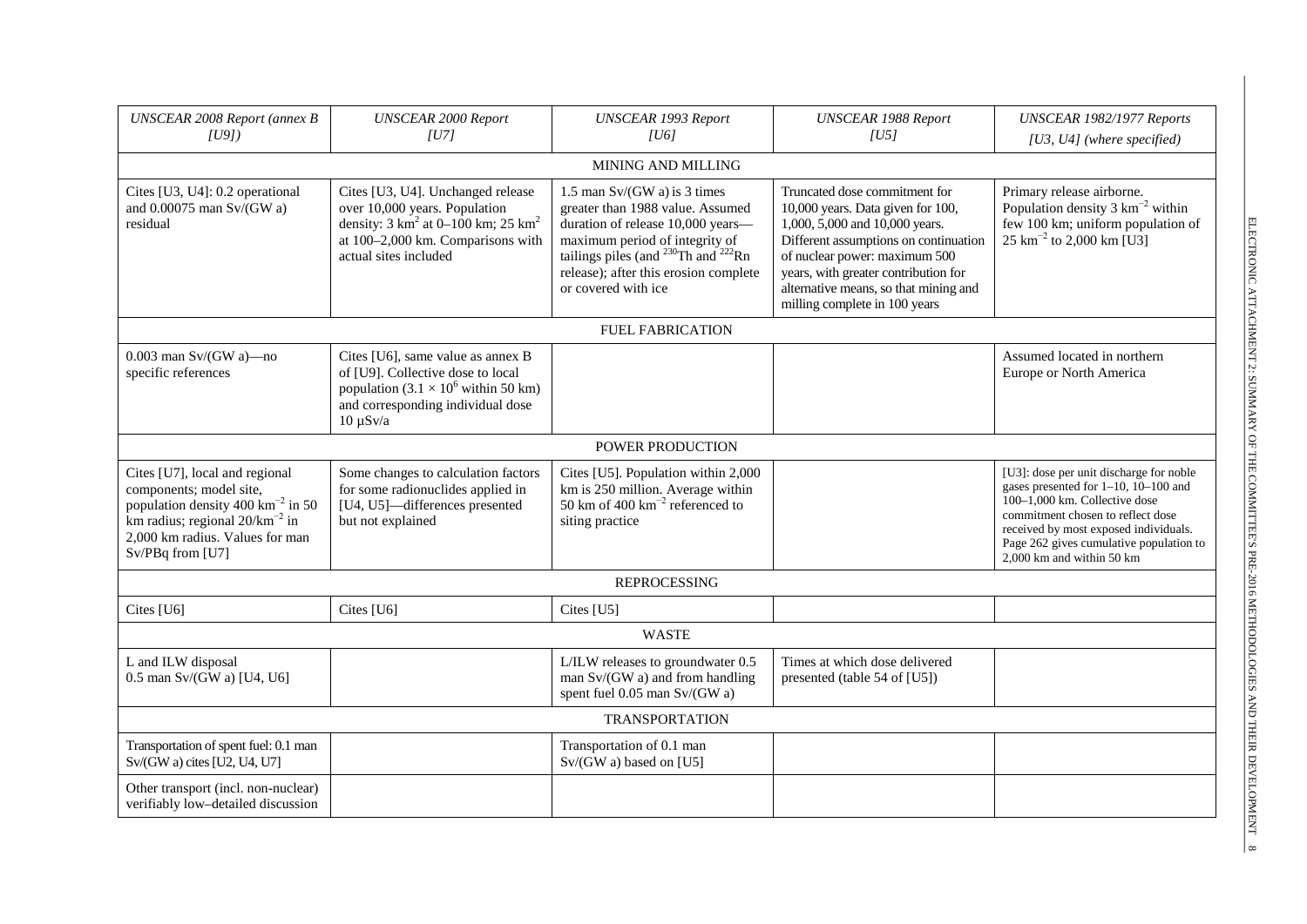|  | Table 3. Distances used to define local and regional components of collective dose in UNSCEAR reports since 1972 |
|--|------------------------------------------------------------------------------------------------------------------|
|--|------------------------------------------------------------------------------------------------------------------|

|                                                   | <b>UNSCEAR 1972</b><br>Report [U2]                                                                                                                     | <b>UNSCEAR 1977</b><br>Report [U3]                                                                                                  | <b>UNSCEAR 1982</b><br>Report [U4]                                                                                                                                                                                                          | <b>UNSCEAR 1988</b><br>Report [U5]                                                                                                                                                                   | <b>UNSCEAR 1993</b><br>Report [U6]                                                                 | <b>UNSCEAR 2000</b><br>Report [U7]                                                                                                                                                                                                                                     | <b>UNSCEAR 2008</b><br>Report [U9]    |
|---------------------------------------------------|--------------------------------------------------------------------------------------------------------------------------------------------------------|-------------------------------------------------------------------------------------------------------------------------------------|---------------------------------------------------------------------------------------------------------------------------------------------------------------------------------------------------------------------------------------------|------------------------------------------------------------------------------------------------------------------------------------------------------------------------------------------------------|----------------------------------------------------------------------------------------------------|------------------------------------------------------------------------------------------------------------------------------------------------------------------------------------------------------------------------------------------------------------------------|---------------------------------------|
| Definition of local<br>and regional<br>components | Local component<br>discussed as distinct<br>from global<br>component, but<br>contributions to<br>annual collective<br>dose not presented<br>separately | Subdivision of world<br>population. Local<br>and regional<br>components<br>estimated for 1-100<br>and 100-1,500 km,<br>respectively | Local and regional<br>populations<br>described as being<br>within few hundred<br>and few thousand<br>kilometres.<br>respectively. Local<br>and regional<br>components not<br>separated in<br>definition of<br>collective dose<br>parameters | Local population<br>referred to as those<br>within about 100 km<br>and regional within<br>about 1,000 km. This<br>definition was not<br>described in terms of<br>dispersion or dose<br>distributions | Approach based on<br>that presented in<br>1982 and 1988                                            | The integrated dose<br>to $50$ or $100$ km to<br>define local<br>component, with<br>further integration to<br>2,000 km to define<br>regional or<br>continental<br>component                                                                                            | Based on approach<br>outlined in [U7] |
| Other related issues                              | Some examples of<br>site-specific local<br>exposures                                                                                                   | Doses from noble<br>gases as function of<br>distance (1, 10, 100,<br>$1,000 \text{ km}$ )                                           | Basis for models of<br>representative sites<br>for each stage of<br>nuclear fuel cycle on<br>which later<br>assessments were<br>based.<br>Population<br>distributions defined<br>for distances $0-100$<br>km and 100-2,000<br>km            |                                                                                                                                                                                                      | Representative site-<br>specific critical<br>group doses for<br>perspective on<br>individual doses | Sensitivity of dose<br>estimates to<br>atmospheric dispersion<br>assumptions, including<br>stack height,<br>considered. Gaussian<br>plume model over<br>distances $>100$ km<br>considered appropriate<br>for population<br>assessment because of<br>implicit averaging |                                       |
|                                                   |                                                                                                                                                        |                                                                                                                                     | Population and<br>distribution assumed<br>to continue<br>indefinitely. World<br>population of $4 \times 10^9$<br>assumed; for long-<br>lived nuclides,<br>assumed to increase<br>to $10^{10}$ and then stay<br>constant                     |                                                                                                                                                                                                      |                                                                                                    |                                                                                                                                                                                                                                                                        |                                       |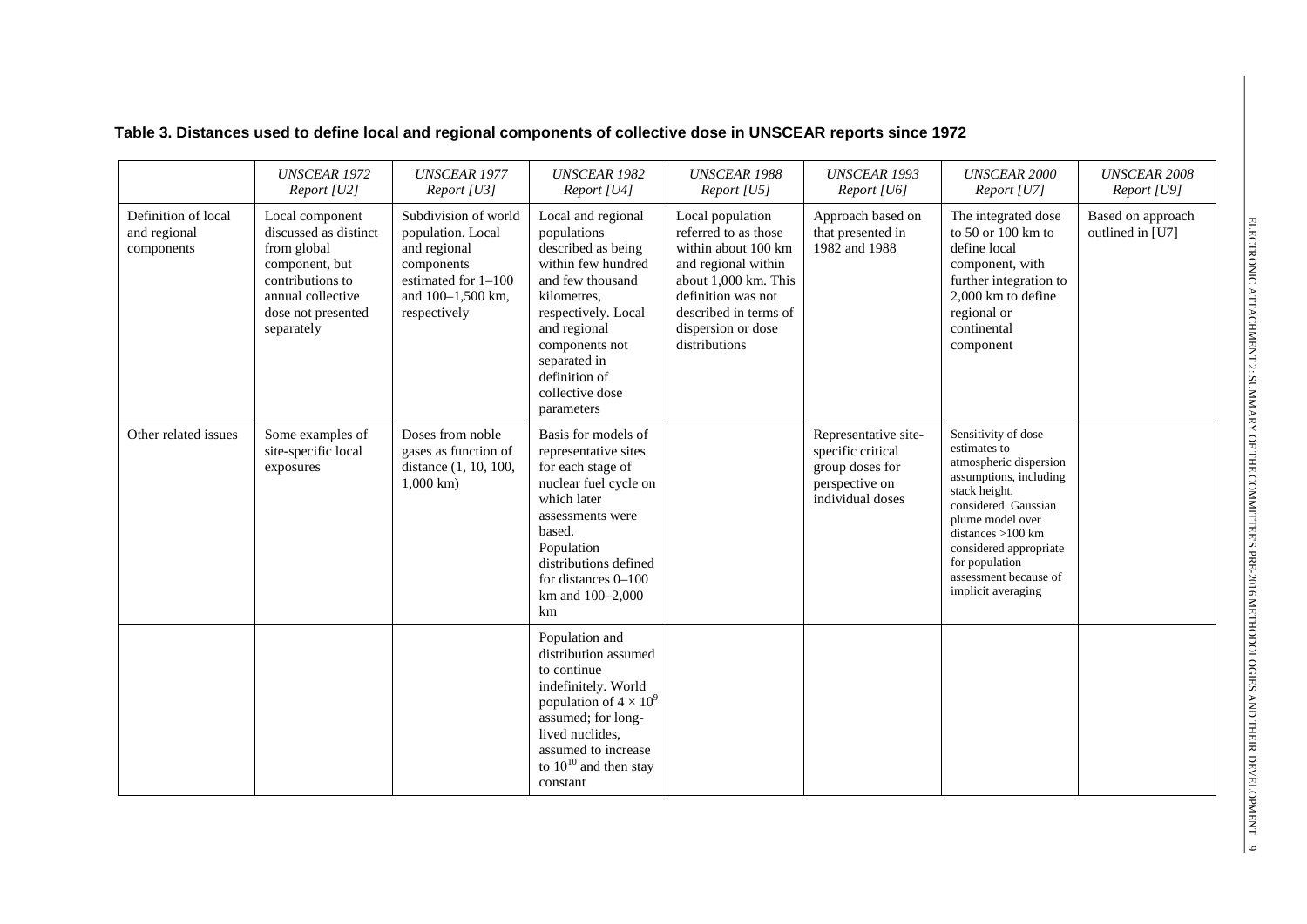|  | Table 4. General factors and parameters used in Committee assessments since 1977 |
|--|----------------------------------------------------------------------------------|
|--|----------------------------------------------------------------------------------|

|                          | <b>UNSCEAR 2008 Report</b><br> U9 | <b>UNSCEAR 2000 Report</b><br> U7                                                                                                                                                                                                                                                                                                                                                                                                                                                        | <b>UNSCEAR 1993 Report</b><br> U6                                              | <b>UNSCEAR 1988 Report</b><br> U5                                                                                                                                                                                                          | UNSCEAR 1982/1977 Reports<br>$[U3, U4]$ (where specified)                                                                                                                                                                                                                                                                                                 |
|--------------------------|-----------------------------------|------------------------------------------------------------------------------------------------------------------------------------------------------------------------------------------------------------------------------------------------------------------------------------------------------------------------------------------------------------------------------------------------------------------------------------------------------------------------------------------|--------------------------------------------------------------------------------|--------------------------------------------------------------------------------------------------------------------------------------------------------------------------------------------------------------------------------------------|-----------------------------------------------------------------------------------------------------------------------------------------------------------------------------------------------------------------------------------------------------------------------------------------------------------------------------------------------------------|
| General                  | Methodology referenced to<br>[U7] |                                                                                                                                                                                                                                                                                                                                                                                                                                                                                          | Environmental and<br>dosimetric models and<br>parameters referenced to<br>[U5] | [U4] considered still<br>valid for assessing<br>impact of discharges<br>from fuel cycle, although<br>reprocessing treated<br>differently in 1988.<br>Fractions of fuel<br>reprocessed added to<br>contributions from rest of<br>fuel cycle |                                                                                                                                                                                                                                                                                                                                                           |
| Radionuclide composition |                                   | 90% activity of particulates<br>discharged assumed<br>composed of: ${}^{54}$ Mn, ${}^{58}$ Co,<br>${}^{60}$ Co, ${}^{89}$ Sr, ${}^{134}$ Cs, ${}^{137}$ Cs and<br>$140$ Ba (including $140$ La). 10%<br>of activity assumed composed<br>of: ${}^{51}Cr, {}^{59}Fe, {}^{65}Zn, {}^{90}Sr, {}^{90}Y,$<br>$^{95}Zr$ (including $^{95}Nb$ ), $^{124}Sb$ ,<br>$136$ Cs, $141$ Ce and $144$ Ce                                                                                                 |                                                                                |                                                                                                                                                                                                                                            | Activity of particulates assumed<br>comprised of equal distribution<br>of: ${}^{51}C$ , ${}^{54}M$ , ${}^{59}Fe$ , ${}^{58}Co$ , ${}^{60}Co$ , ${}^{65}Zn$ , ${}^{89}Sr$ , ${}^{90}Sr$ , ${}^{90}Y$ , ${}^{55}Zr$ , ${}^{95}Nb$ , ${}^{124}Sb$ , ${}^{134}Cs$ , ${}^{136}Cs$ , ${}^{137}Cs$ , ${}^{140}Ba$ , ${}^{140}La$ , ${}^{141}Ce$ and ${}^{144}Ce$ |
| Atmospheric dispersion   |                                   | Long-term average dispersion<br>based on Gaussian plume<br>model fitting gave simplified<br>dilution factor at 1 km<br>$(5 \times 10^{-7}$ Bq/m <sup>-3</sup> per Bq/s<br>discharged) and further<br>reduction in inverse<br>proportion to the 1.4 power of<br>distance from the discharge<br>point. The value of $D_1$ was<br>lower than in 1982; owing to<br>wind direction assumptions-<br>uniform wind rose. Value of $n$<br>taken to be 1.2 for noble<br>gases which do not deposit | Models and parameters<br>referenced to [U5]                                    |                                                                                                                                                                                                                                            | Statistical methods considered<br>adequate for long-term average<br>assessments for routine<br>discharges; Gaussian plume<br>recognized as most useful and<br>commonly used. Simplified<br>relationship derived to estimate<br>time integrated air<br>concentrations. <sup>ª</sup> Assumed wind<br>blows towards location 50% of<br>time                  |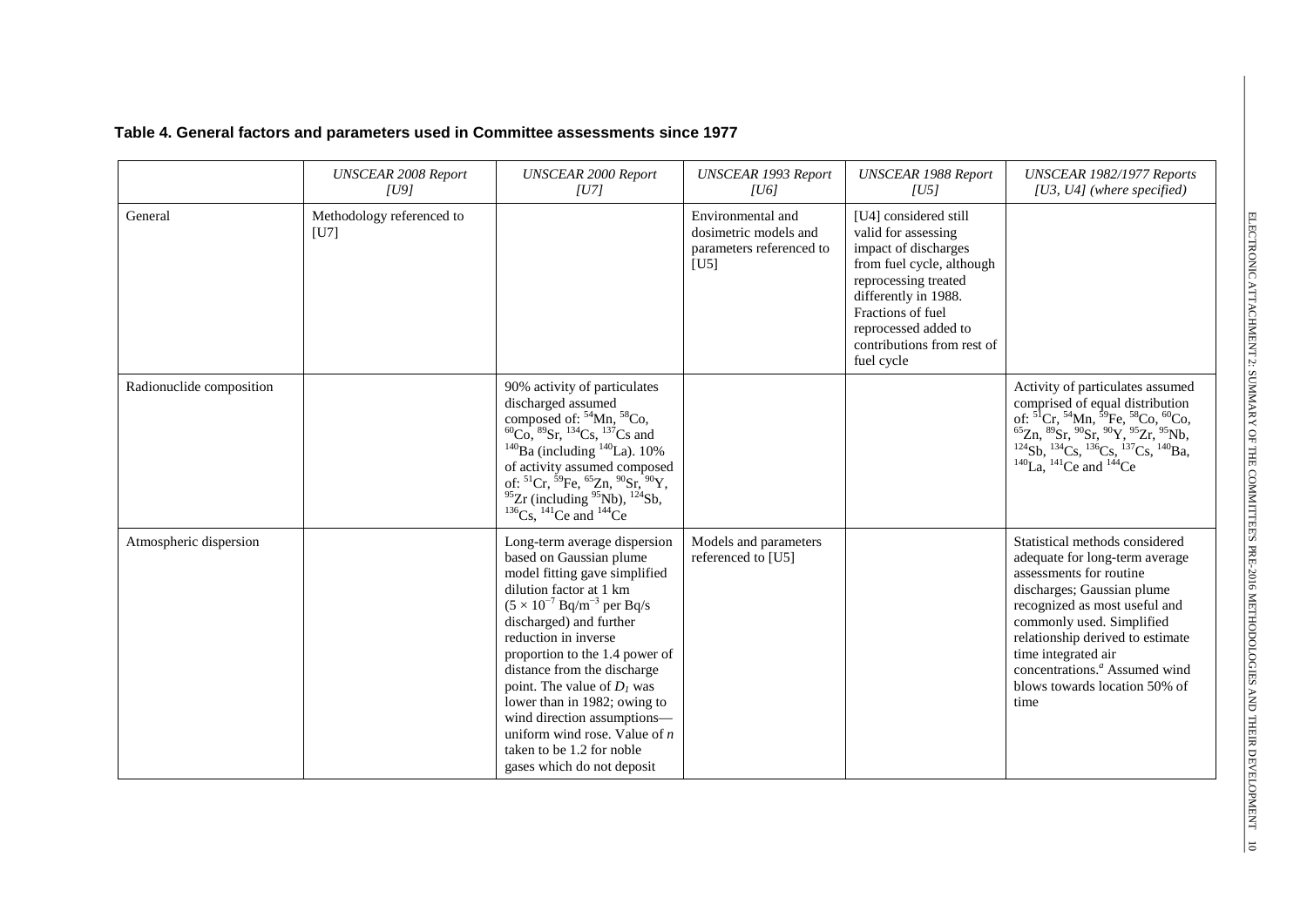|                                        | <b>UNSCEAR 2008 Report</b><br> U9 | <b>UNSCEAR 2000 Report</b><br> U7                                                                                                                                                                                                                                                                                          | <b>UNSCEAR 1993 Report</b><br>[ <sub>U6</sub> ] | <b>UNSCEAR 1988 Report</b><br> U5 | UNSCEAR 1982/1977 Reports<br>[U3, U4] (where specified)                                                                                                                                                                                                                                                                                           |
|----------------------------------------|-----------------------------------|----------------------------------------------------------------------------------------------------------------------------------------------------------------------------------------------------------------------------------------------------------------------------------------------------------------------------|-------------------------------------------------|-----------------------------------|---------------------------------------------------------------------------------------------------------------------------------------------------------------------------------------------------------------------------------------------------------------------------------------------------------------------------------------------------|
| Uncertainty in dispersion<br>modelling |                                   | Variability of results to<br>changes in input parameters<br>demonstrated; $Dl$ insensitive<br>to wind speed and discharge<br>height, while $n$ sensitive to<br>these and deposition.<br>Uncertainties at regional<br>scales acknowledged large,<br>but probably within factor of<br>10 for simple situations               |                                                 |                                   | Accuracy of equations considered<br>by Hoffman et al. [H1]; within<br>factor of 10                                                                                                                                                                                                                                                                |
| Discharge height                       |                                   | Representative effective<br>discharge height of 30 m used<br>for nuclear installations                                                                                                                                                                                                                                     |                                                 |                                   | Effective release height of 10 m<br>used for mines and mills<br>Height of release considered to<br>have little effect on collective<br>dose estimates                                                                                                                                                                                             |
| Deposition                             |                                   | Effective deposition velocity<br>of 0.002 m/s for annual<br>average deposition. Value<br>appropriate for dry<br>deposition; range for wet and<br>dry deposition 0.005-0.013<br>m/s, depending on downwind<br>distance. Larger deposition<br>velocity values inconsistent<br>with dispersion assumptions<br>on mass balance |                                                 |                                   |                                                                                                                                                                                                                                                                                                                                                   |
| Aquatic dispersion<br>(freshwater)     |                                   | Mean residence time of <sup>90</sup> Sr<br>and <sup>137</sup> Cs assumed to be 3 and<br>5 years, respectively.<br>Radionuclides with high $K_d$<br>$(^{144}Ce$ and $^{239}Pu)$ assumed to<br>behave as ${}^{137}Cs$ , others as<br>$90$ Sr, correcting for<br>radioactive decay                                            |                                                 |                                   | In 1979, model for isolated water<br>body applied. Removal of<br>radionuclides onto sediment using<br>distribution coefficient $[C1]^{b}$<br>River model based on [C1], itself<br>based on observation that average<br>activity concentrations in<br>transversely well-mixed river<br>water decreased exponentially<br>with distance <sup>c</sup> |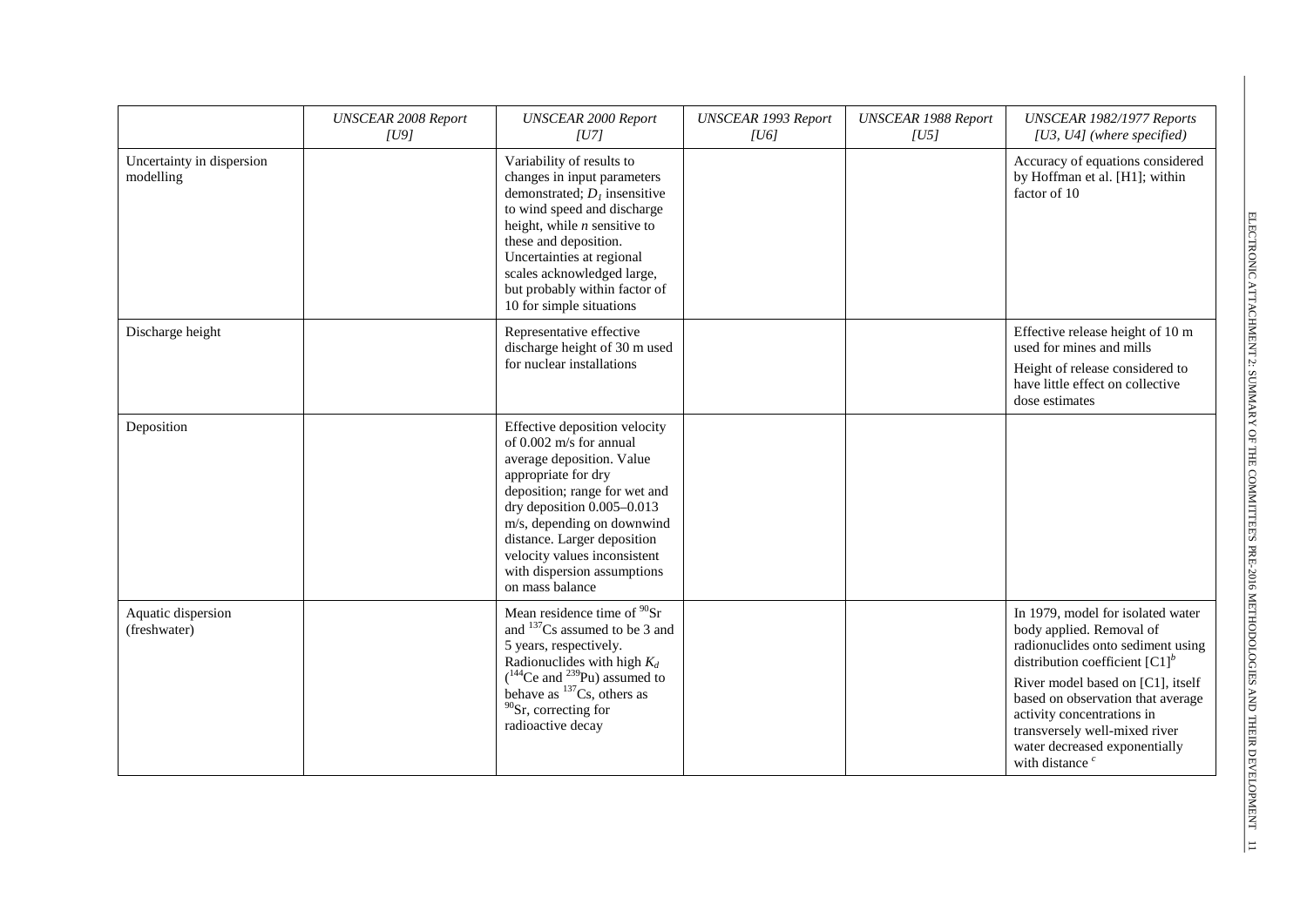|                                | <b>UNSCEAR 2008 Report</b><br> U9                                                                                                                                                     | <b>UNSCEAR 2000 Report</b><br> U7                                                                                                                                                                                                                                                                                                                                                                              | <b>UNSCEAR 1993 Report</b><br> U6                                                                                                                                                                          | <b>UNSCEAR 1988 Report</b><br> U5 | UNSCEAR 1982/1977 Reports<br>[ $U3$ , $U4$ ] (where specified)                                                                                                                  |
|--------------------------------|---------------------------------------------------------------------------------------------------------------------------------------------------------------------------------------|----------------------------------------------------------------------------------------------------------------------------------------------------------------------------------------------------------------------------------------------------------------------------------------------------------------------------------------------------------------------------------------------------------------|------------------------------------------------------------------------------------------------------------------------------------------------------------------------------------------------------------|-----------------------------------|---------------------------------------------------------------------------------------------------------------------------------------------------------------------------------|
| Aquatic dispersion (marine)    |                                                                                                                                                                                       | Residence times for North<br>Sea assumed representative of<br>all coastal seas. Mean<br>residence time assumed to be<br>3 years for $^{90}Sr$ and $^{137}Cs$ [C1]<br>and 3.5 for $^{239}$ Pu ("first pass")                                                                                                                                                                                                    |                                                                                                                                                                                                            |                                   | Simple single compartment model<br>(for isolated waters) assumed to<br>apply, extended to include<br>interactions with adjacent<br>compartments, of type described<br>in $[C1]$ |
| Drinking water intake          |                                                                                                                                                                                       | $V/N_k$ (where $N_k$ is number of<br>people exposed by particular<br>pathway and V is volume of<br>water in water body) used to<br>indicate water use for<br>particular pathway. For<br>drinking water: $2.2 \times 10^7$<br>L/person assumed                                                                                                                                                                  |                                                                                                                                                                                                            |                                   |                                                                                                                                                                                 |
| Fish and seafood intake        |                                                                                                                                                                                       | Average intake by individual:<br>8 kg/a (6 kg/a marine fish;<br>1 kg/a each for freshwater<br>fish and shellfish) ranging<br>from 4 to 6 in West Asia and<br>Africa to $10-14$ kg/a in East<br>Asia and Europe. $N_k I_k/V$ from<br>freshwater fish estimated as<br>$4.6 \times 10^{-8}$ kg/(a L). For salt<br>water fish and shellfish the<br>$N_lI_V/V$ value estimated to be<br>$3 \times 10^{-8}$ kg/(a L) |                                                                                                                                                                                                            |                                   |                                                                                                                                                                                 |
| Concentration factors for fish |                                                                                                                                                                                       | Values taken from [I2] for<br>freshwater and [I1] for marine<br>foods                                                                                                                                                                                                                                                                                                                                          |                                                                                                                                                                                                            |                                   |                                                                                                                                                                                 |
| Age groups                     | Noted that few assessments<br>included estimates of doses to<br>children, but intakes by infants<br>$(1$ year), children $(10$ years)<br>and adults provided in table 8<br>of annex B | Fractional age distribution<br>and intakes noted in 1993<br>used [U6], together with age-<br>dependent dose coefficients<br>"for most purposes" for age<br>groups: 1-2, 8-12 and >17<br>years                                                                                                                                                                                                                  | Age-weighted annual<br>intakes of naturally<br>occurring radionuclides<br>derived assuming<br>fractional distribution of<br>adults, children and<br>infants in population of:<br>$0.65$ , $0.3$ and $0.05$ |                                   | Doses to 0-1-year-age group from<br>$131$ considered in 1977; 6 months,<br>4 years and 14 years also<br>considered for $^{131}$ I from nuclear<br>reactors in 1982              |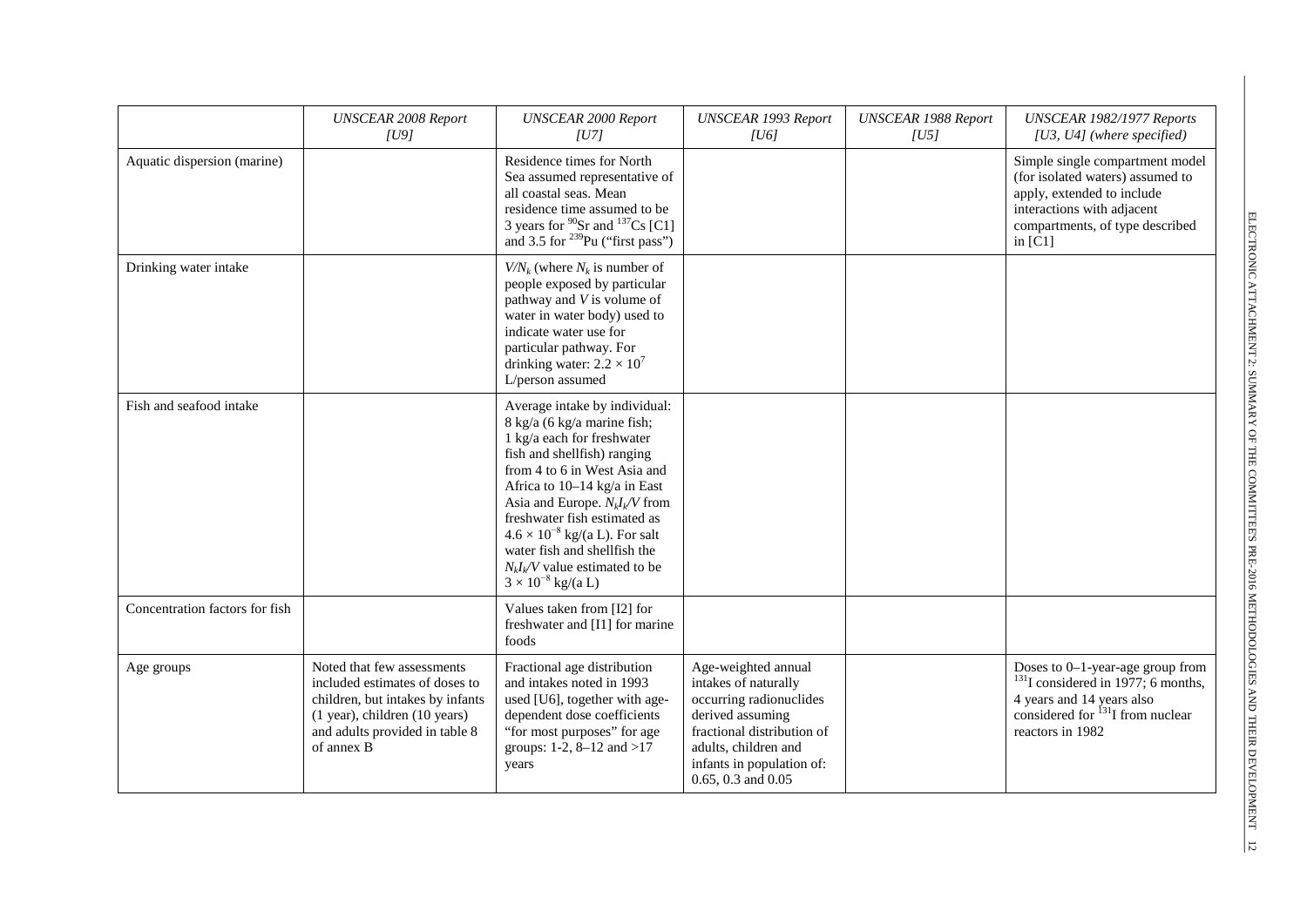|                                                     | <b>UNSCEAR 2008 Report</b><br> U9                                                            | <b>UNSCEAR 2000 Report</b><br> U7                                                                                                                                                                                                                                                                                                  | <b>UNSCEAR 1993 Report</b><br> U6                                                                                              | <b>UNSCEAR 1988 Report</b><br> U5                                                                             | UNSCEAR 1982/1977 Reports<br>$[U3, U4]$ (where specified)                                                                                                                       |  |  |  |  |
|-----------------------------------------------------|----------------------------------------------------------------------------------------------|------------------------------------------------------------------------------------------------------------------------------------------------------------------------------------------------------------------------------------------------------------------------------------------------------------------------------------|--------------------------------------------------------------------------------------------------------------------------------|---------------------------------------------------------------------------------------------------------------|---------------------------------------------------------------------------------------------------------------------------------------------------------------------------------|--|--|--|--|
| <b>EXTERNAL IRRADIATION</b>                         |                                                                                              |                                                                                                                                                                                                                                                                                                                                    |                                                                                                                                |                                                                                                               |                                                                                                                                                                                 |  |  |  |  |
| Relationship between air<br>kerma and absorbed dose |                                                                                              | Assumed equivalent; charged<br>particle equilibrium                                                                                                                                                                                                                                                                                |                                                                                                                                |                                                                                                               |                                                                                                                                                                                 |  |  |  |  |
| External dose factors                               | Specific reference made to use<br>of occupancy and shielding<br>factors for indoor occupancy | Recalculation identified as<br>necessary in future for<br>effective dose rather than<br>effective dose equivalent                                                                                                                                                                                                                  |                                                                                                                                |                                                                                                               | Modification of factors based on<br>effective dose equivalent $(H_E)$<br>using 0.01 $H_{\text{skin}}$ to simulate<br>effective dose $(E)$ first used in<br>1982 for noble gases |  |  |  |  |
| Cloud shine and immersion                           |                                                                                              | Approach referenced to [U4]<br>and [E1]                                                                                                                                                                                                                                                                                            |                                                                                                                                |                                                                                                               | Coefficients from [C1], based on<br>semi-infinite cloud model                                                                                                                   |  |  |  |  |
| External irradiation from<br>deposition             |                                                                                              | Based on dose rate conversion<br>coefficients from [B1]. No<br>account taken of different<br>behaviour of radionuclides in<br>urban and rural environments<br>(except for Chernobyl<br>accident)                                                                                                                                   |                                                                                                                                |                                                                                                               |                                                                                                                                                                                 |  |  |  |  |
|                                                     |                                                                                              | <b>INHALATION</b>                                                                                                                                                                                                                                                                                                                  |                                                                                                                                |                                                                                                               |                                                                                                                                                                                 |  |  |  |  |
| Inhalation rate                                     |                                                                                              | Breathing rates from [I8]                                                                                                                                                                                                                                                                                                          | Nominal breathing rate of<br>$20 \text{ m}^3/\text{d}$ assumed;<br>collective dose assumed<br>dominated by intake by<br>adults |                                                                                                               | Breathing rate of 20 $m^3/d$ , close to<br>that given in [U4]                                                                                                                   |  |  |  |  |
| Dose coefficients                                   |                                                                                              | Age-dependent dose<br>coefficients from [I7, 18]                                                                                                                                                                                                                                                                                   |                                                                                                                                | Dose coefficients for<br>adult workers from [I3,<br>[4]                                                       | Dose coefficients for adult<br>workers from [I3, I4]                                                                                                                            |  |  |  |  |
| Dose coefficients for radon                         |                                                                                              | Dose conversion convention<br>from [I6] giving dose<br>coefficients in range 6-15<br>$nSv/(Bq h/m3)$ supporting use<br>of previous value of<br>9 nSv/(Bq h/m <sup>3</sup> ). For <sup>220</sup> Rn,<br>value of 40 nSv/(Bq $h/m3$ ),<br>including dose from <sup>214</sup> Pb<br>derived by analogy with risk<br>factors from [15] | Dose coefficient for<br>$222$ Rn, in equilibrium with<br>its short-lived progeny of<br>9 nSv/(Bq $h/m^3$ )                     | Dose coefficient for<br>$222$ Rn, in equilibrium<br>with its short-lived<br>progeny of<br>9 nSv/ $(Bq h/m^3)$ |                                                                                                                                                                                 |  |  |  |  |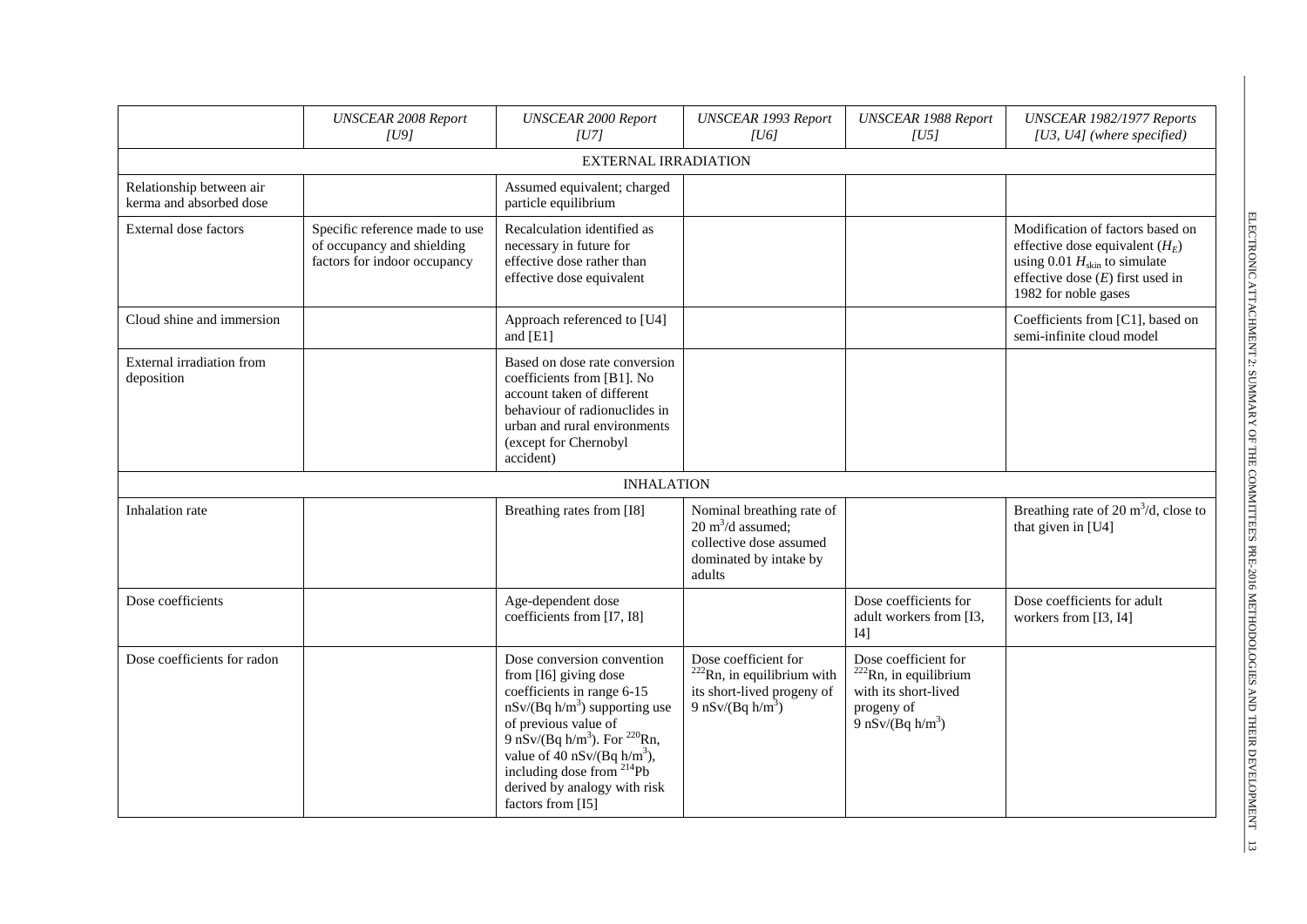|                                                                     | <b>UNSCEAR 2008 Report</b><br>[U9] | <b>UNSCEAR 2000 Report</b><br> U7                                                                                                                                            | <b>UNSCEAR 1993 Report</b><br>[ <sub>U6</sub> ]                                                                                                                                                                                                                                    | <b>UNSCEAR 1988 Report</b><br> U5        | UNSCEAR 1982/1977 Reports<br>[U3, U4] (where specified)                                                                                                                                                                                                                                                               |
|---------------------------------------------------------------------|------------------------------------|------------------------------------------------------------------------------------------------------------------------------------------------------------------------------|------------------------------------------------------------------------------------------------------------------------------------------------------------------------------------------------------------------------------------------------------------------------------------|------------------------------------------|-----------------------------------------------------------------------------------------------------------------------------------------------------------------------------------------------------------------------------------------------------------------------------------------------------------------------|
| Resuspension (of<br>radionuclides from nuclear<br>power production) |                                    |                                                                                                                                                                              |                                                                                                                                                                                                                                                                                    |                                          | Time-dependent resuspension factor<br>applied; initial and intermediate<br>factors of $10^{-5}$ and $10^{-9}$ m <sup>-1</sup> ,<br>respectively. Decay constants for<br>initial and longer-term decline in<br>resuspension factor: $1.46 \times 10^{-7}$ s <sup>-1</sup><br>and $2.2 \times 10^{-10}$ s <sup>-1</sup> |
| Resuspension (of naturally<br>occurring radioactive<br>material)    |                                    |                                                                                                                                                                              |                                                                                                                                                                                                                                                                                    |                                          | Dust-loading factor of 50 $\mu$ g/m <sup>3</sup><br>assumed in [U3, U4], appropriate<br>for long-lived radionuclides,<br>uniformly mixed in soil surface                                                                                                                                                              |
| Environmental transfer                                              |                                    |                                                                                                                                                                              |                                                                                                                                                                                                                                                                                    |                                          | Compartment models and transfer<br>from [C1] used to derive matrices<br>of time integrals of activities of<br>radionuclides in unit mass of food<br>over different time periods                                                                                                                                       |
|                                                                     |                                    | <b>INGESTION</b>                                                                                                                                                             |                                                                                                                                                                                                                                                                                    |                                          |                                                                                                                                                                                                                                                                                                                       |
| Water intake rates                                                  |                                    | 500 L/a for adults, 350 L/a for<br>children and 150 L/a for infants                                                                                                          |                                                                                                                                                                                                                                                                                    |                                          |                                                                                                                                                                                                                                                                                                                       |
| Ingestion rates                                                     |                                    | Applied values from [U5].<br>Rates categorized as western<br>(greater amounts of dairy<br>products and meat) and<br>eastern (grain products,<br>vegetable products and fish) | Age-dependent<br>consumption rates derived.<br>Milk consumption 120 kg/a<br>and 110 kg/a for infants and<br>children, respectively<br>(compared with average of<br>500 kg/a). For other foods,<br>assumed children eat two<br>thirds and infants one third<br>of adult values [U7] | Population-weighted<br>consumption rates |                                                                                                                                                                                                                                                                                                                       |
| Food preparation losses                                             |                                    | Not included in Committee's<br>calculations                                                                                                                                  |                                                                                                                                                                                                                                                                                    |                                          |                                                                                                                                                                                                                                                                                                                       |

" Dispersion approximation:  $\chi_a(x) = A_0 f(x \chi t)^p$ , where  $\chi_a(x)$  is the time-integrated concentration of the radionuclide in air at distance x;  $x_1$  (normalization distance) = 10<sup>3</sup> m;  $A_0$  is the source activity, f is a c units s/m<sup>3</sup>, and *p* is a numerical exponent. For most weather categories and discharge heights, a reasonable approximation is obtained for  $f = 3 \times 10^{-6}$  s/m<sup>3</sup> and  $p = 1.5$ , within 100 km.

<sup>b</sup> Change in activity concentration with time in isolated water body:  $d\chi_w/dt = A_0/V - (\lambda_r + \lambda_s + \lambda) \chi_w$ , where  $\chi_w$  is the activity concentration per unit volume in the water at time t;  $A_0$  is the rate of input of activity volume of water;  $\lambda_{\tau}$  is the fractional rate of renewal of water;  $\lambda_{\tau}$  is the fractional rate of removal of activity by sorption onto sediments and  $\lambda$  is the radioactive decay constant.

<sup>c</sup> River dispersion: activity concentration  $\chi_w$  in water (including suspended sediments) at distance x is:  $\chi_w(x) = A_0/V$  e<sup>-kx</sup>, where V is the volume flow rate of the river; k is a coefficient dependent on the river an which is given by  $k = (\lambda + \lambda_i)/\nu$ , where  $\nu$  is the river velocity and other parameters are as given above.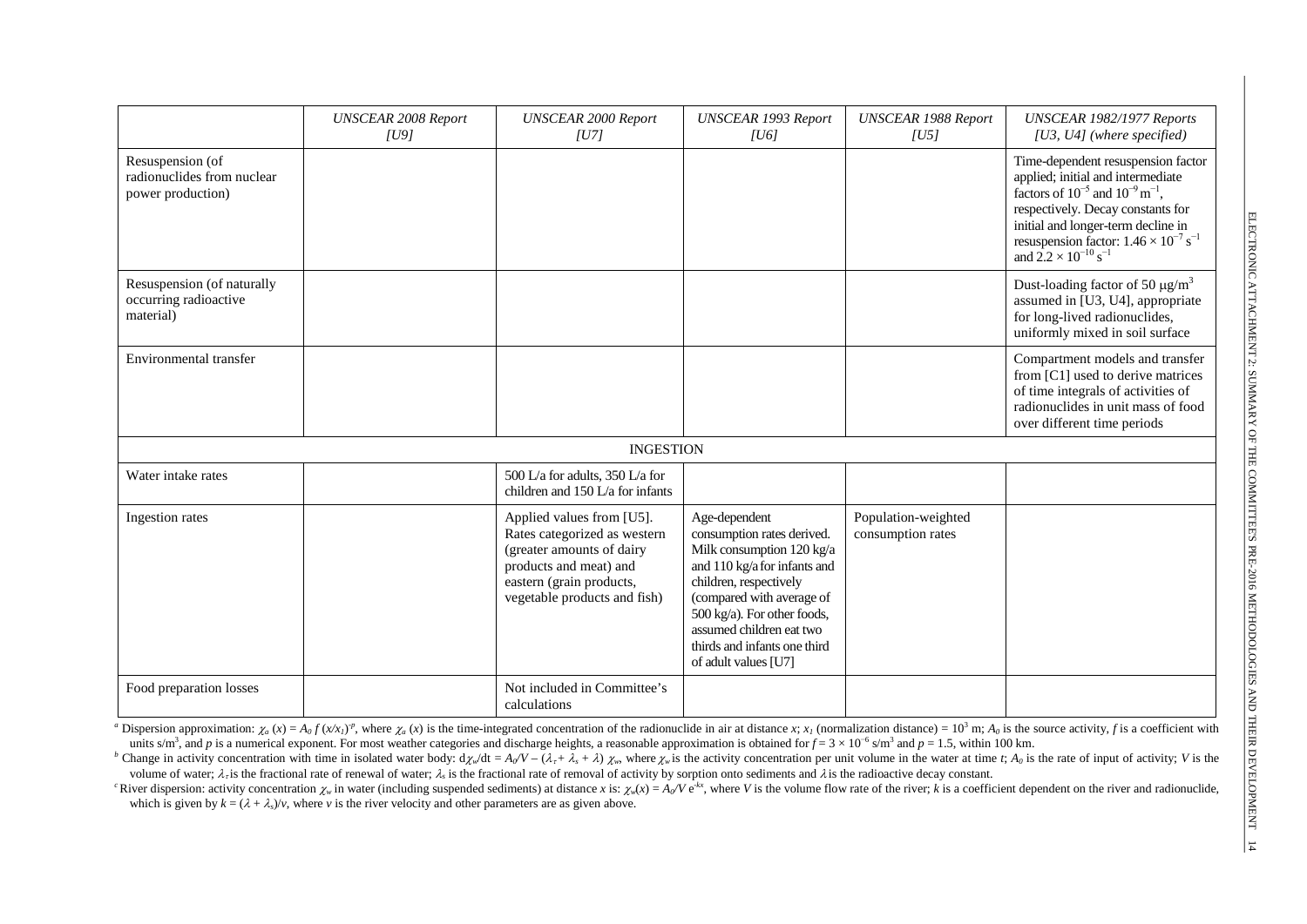**Table 5. Assumptions and factors included by the Committee for assessing collective doses due to radon emissions from mines and mill tailings, and in three papers that consider their applicability to particular sites**

| Factor                                                          |                                                                                                                         |                                                                                                                       | Reference                                                                                             |                                                                                                                                                                                                                       |                                                                                                                                                    |                                                                                                                                                           |
|-----------------------------------------------------------------|-------------------------------------------------------------------------------------------------------------------------|-----------------------------------------------------------------------------------------------------------------------|-------------------------------------------------------------------------------------------------------|-----------------------------------------------------------------------------------------------------------------------------------------------------------------------------------------------------------------------|----------------------------------------------------------------------------------------------------------------------------------------------------|-----------------------------------------------------------------------------------------------------------------------------------------------------------|
|                                                                 | <b>UNSCEAR 2008 Report</b><br> U9                                                                                       | <b>UNSCEAR 2000 Report</b><br> U7                                                                                     | <b>UNSCEAR 1993 Report</b><br> U6                                                                     | <b>SENES</b><br>[SI]                                                                                                                                                                                                  | Tort et al.<br>[T2]                                                                                                                                | Mudd<br>[M2]                                                                                                                                              |
| Uranium fuel<br>requirements                                    |                                                                                                                         | $(250 \text{ t } U_3O_8)$ per<br>$GW(e)$ a                                                                            | 210 t U (250 t $U_3O_8$ ) per<br>$GW(e)$ a                                                            |                                                                                                                                                                                                                       |                                                                                                                                                    |                                                                                                                                                           |
| Tailings surface area<br>normalized to<br>electricity generated |                                                                                                                         |                                                                                                                       | 1 ha/ $(GWa)$                                                                                         |                                                                                                                                                                                                                       |                                                                                                                                                    | $0.95$ ha/(GW a)                                                                                                                                          |
| Radon release rate                                              |                                                                                                                         | 1 Bq/s/m <sup>2</sup> , taking<br>account of information<br>in [S1] and that some<br>areas are to be<br>rehabilitated | 10 Bq/s/ $m^2$ from<br>operational, $3 \text{ Bq/s/m}^2$<br>from abandoned but<br>stabilized tailings | After decommissioning,<br>$\langle 7 \text{ Bq/s/m}^2 \rangle$ . For long-<br>term management with<br>water coverage, emission<br>rate $0-0.2$ Bq/s/m <sup>2</sup>                                                    | Release rate from<br>Lodève site before<br>remediation:<br>28 Bq m <sup>-2</sup> s <sup>-1</sup> . After<br>remediation, radon flux<br>almost zero | Up to 11.6 GBq/d (from<br>tailings, waste rock and<br>low grade ore) compared<br>with Committee's<br>approach, which implies<br>2.6 GBq/d (tailings only) |
| Radon emission rate<br>normalized to<br>electricity generated   | Similar approach to [U6]:<br>3 TBq/(GW a) operational,<br>and 1 TBq/(GW a) from<br>abandoned but stabilized<br>tailings | Underground mines<br>75 TBq/(GW a);<br>mills 3 TBq/(GW a)                                                             | 3 TBq/(GW a)<br>operational;<br>1 TBq/(GW a) from<br>abandoned but<br>stabilized tailings             | $0.946$ TBq/(GW a)                                                                                                                                                                                                    |                                                                                                                                                    |                                                                                                                                                           |
| Population density                                              |                                                                                                                         |                                                                                                                       | $3 \text{ km}^{-2}$ at <100 km and<br>$25 \text{ km}^{-2}$ at<br>$100 - 2,000$ km                     | Used $100 \times 100$ km grids<br>around sites in Canada and<br>Mexico; compared with<br>uniform density; reduced<br>population densities:<br>$\sqrt{3} \text{ km}^{-2}$ at <100 km,<br>2-7 $km^{-2}$ at 100-2,000 km | 63 km <sup>-2</sup> at 0-100 km,<br>44 $km^{-2}$ at<br>100-2,000 km for<br>Lodève mining site                                                      |                                                                                                                                                           |
| Air dispersion factor<br>at 1 km                                |                                                                                                                         | $5 \times 10^{-7}$ s/m <sup>3</sup>                                                                                   | $3 \times 10^{-6}$ Bq/m <sup>3</sup> per Bq/s                                                         | Used US EPA ISC3 <sup>a</sup><br>model for 1-100 km and<br>$CALPUFF/CALMET^b$<br>for $100 - 2.000$ km.<br>Reduced concentration at<br>10 km by factor of 2 and<br>at 2,000 km by 17                                   | Atmospheric dispersion<br>modelling                                                                                                                |                                                                                                                                                           |
| Release height                                                  |                                                                                                                         |                                                                                                                       | 10 <sub>m</sub>                                                                                       | 10 <sub>m</sub>                                                                                                                                                                                                       |                                                                                                                                                    |                                                                                                                                                           |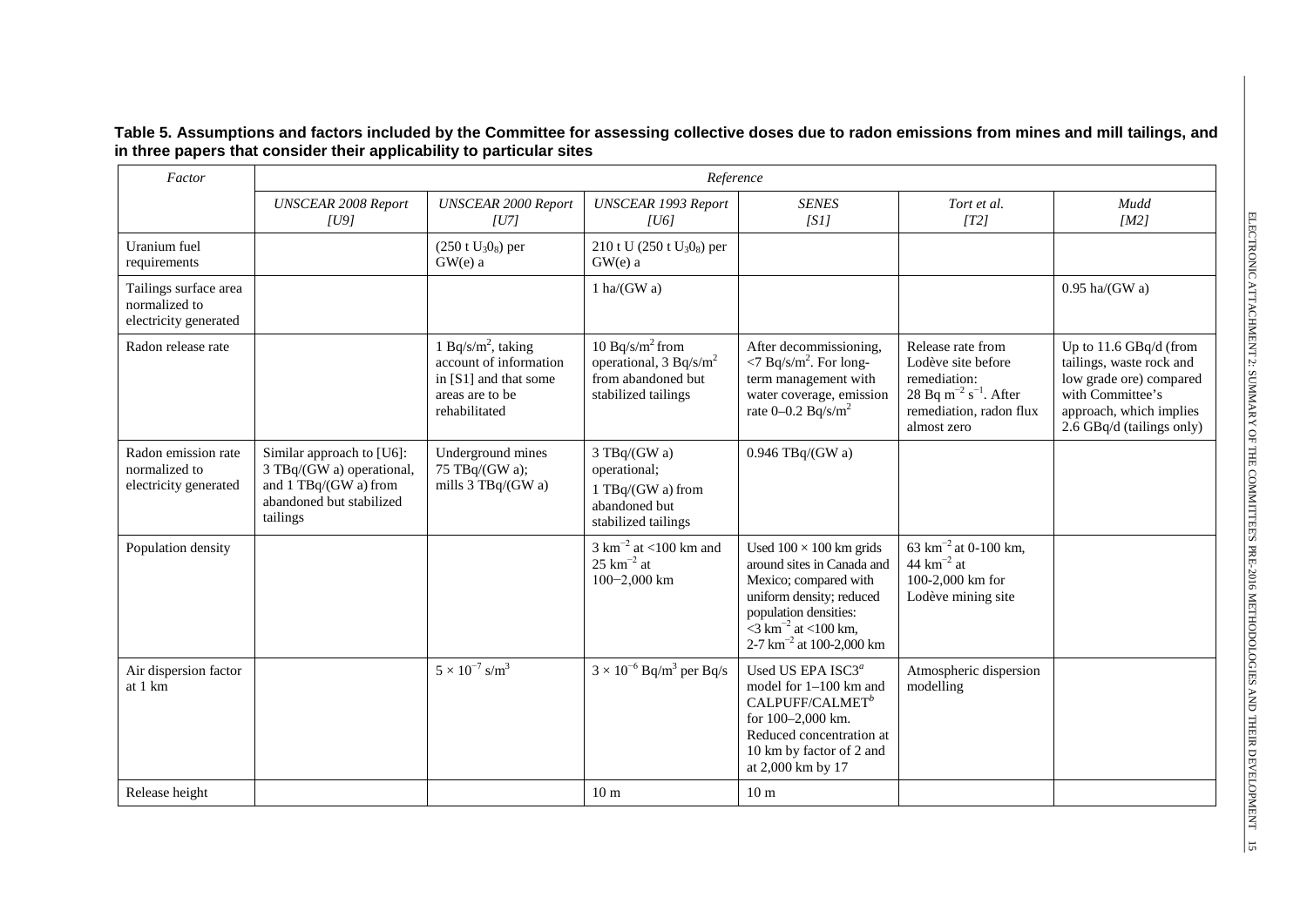| Factor                                   | Reference                                                                                  |                                                                                             |                                                     |                                                                                                                                                                     |                                                                                    |                                                                                                                                                     |
|------------------------------------------|--------------------------------------------------------------------------------------------|---------------------------------------------------------------------------------------------|-----------------------------------------------------|---------------------------------------------------------------------------------------------------------------------------------------------------------------------|------------------------------------------------------------------------------------|-----------------------------------------------------------------------------------------------------------------------------------------------------|
|                                          | <b>UNSCEAR 2008 Report</b><br>[U9]                                                         | <b>UNSCEAR 2000 Report</b><br>[U7]                                                          | <b>UNSCEAR 1993 Report</b><br>[ <sub>U6</sub> ]     | <b>SENES</b><br>[SI]                                                                                                                                                | Tort et al.<br>[T2]                                                                | Mudd<br>[M2]                                                                                                                                        |
| Concentration with<br>distance, $x$      |                                                                                            |                                                                                             | $x^{-1.5}$ (x in km)                                |                                                                                                                                                                     |                                                                                    |                                                                                                                                                     |
| Dose conversion<br>factor                | 9 nSv/h per $Bq/m^3$ (EEC)<br>40 nSv per Bq $h/m3$ (EEC)<br>for thoron from [U8]           | 9 nSv/h per Bq/m <sup>3</sup><br>(EEC)                                                      | 9 nSv/h per Bq/m <sup>3</sup><br>(EEC)              | 6.4 nSv/h per $Bq/m^3$<br>(EEC) derived from $[16]^{c}$                                                                                                             |                                                                                    |                                                                                                                                                     |
| Radon progeny<br>equilibrium factors     |                                                                                            |                                                                                             | $0.4$ (indoors $80\%$ )<br>$0.8$ (outdoors $20\%$ ) | Suggests 0.6 more<br>appropriate based on<br>European and US studies                                                                                                |                                                                                    |                                                                                                                                                     |
| Collective effective<br>dose factor      |                                                                                            |                                                                                             | $0.015$ man Sv/TBq                                  |                                                                                                                                                                     |                                                                                    |                                                                                                                                                     |
| Truncation period                        |                                                                                            | 10,000 years                                                                                | 10,000 years                                        | 10,000 years <sup><math>d</math></sup>                                                                                                                              |                                                                                    |                                                                                                                                                     |
| Collective effective<br>dose (range)     | $0.2$ man Sv/(GW a)<br>operational, and 0.00075<br>man Sv/(GW a) from<br>residual tailings | $0.2$ man Sv/(GW a)<br>operational, and 0.00075<br>man Sv/(GW a) from<br>residual tailings  | $150(1-1,000)$<br>man Sv/(GW a)                     | $0.96$ man Sv/(GW a). In<br>Committee's evaluation,<br>quoted as 1.4 man Sv/(GW<br>a) over $10,000$ years using<br>radon dose coefficient<br>specified by Committee | 380 man Sv/(GW a)<br>(from unremediated<br>site)                                   |                                                                                                                                                     |
| Annual effective<br>dose                 | $40 \mu Sv$ (assuming<br>collective dose received by<br>population <100 km)                |                                                                                             |                                                     |                                                                                                                                                                     | Individuals within<br>$10 \text{ km } 20 \mu\text{S}v$ (from<br>unremediated site) |                                                                                                                                                     |
| Relevant comments<br>noted in references |                                                                                            | Imperceptible from<br>variations in normal<br>background dose rates<br>from natural sources |                                                     | Up to 97% dose to<br>population within 100-<br>2,000 km. Unclear<br>whether radioactive<br>decay taken into account<br>in Committee's estimates                     |                                                                                    | Committee's data for<br>solid waste parameters<br>reasonable although<br>major sources (waste<br>rock and low grade ore)<br>lead to underestimation |
|                                          | Dosimetry consistent with<br>annex E of [U8]                                               | Higher population<br>densities around mills in<br>China                                     |                                                     | Population grids lead to<br>estimates of collective<br>dose factor of 3-4 lower<br>than uniform distribution                                                        |                                                                                    | Given level of variation, using<br>rates normalized to electricity<br>generated (expressed per<br>GW a) unrealistic                                 |

*<sup>a</sup>* See http://www.epa.gov/ttn/scram/dispersion\_alt.htm#isc3.

*<sup>b</sup>* See http://www.src.com/calpuff/calpuff1.htm.

*c* Based on 4 mSv/WLM. SENES [S1] noted lower conversion factors are used in some epidemiological studies (<2 mSv/WLM). *d* SENES [S1] states that this is used by the Committee for the sake of illustration.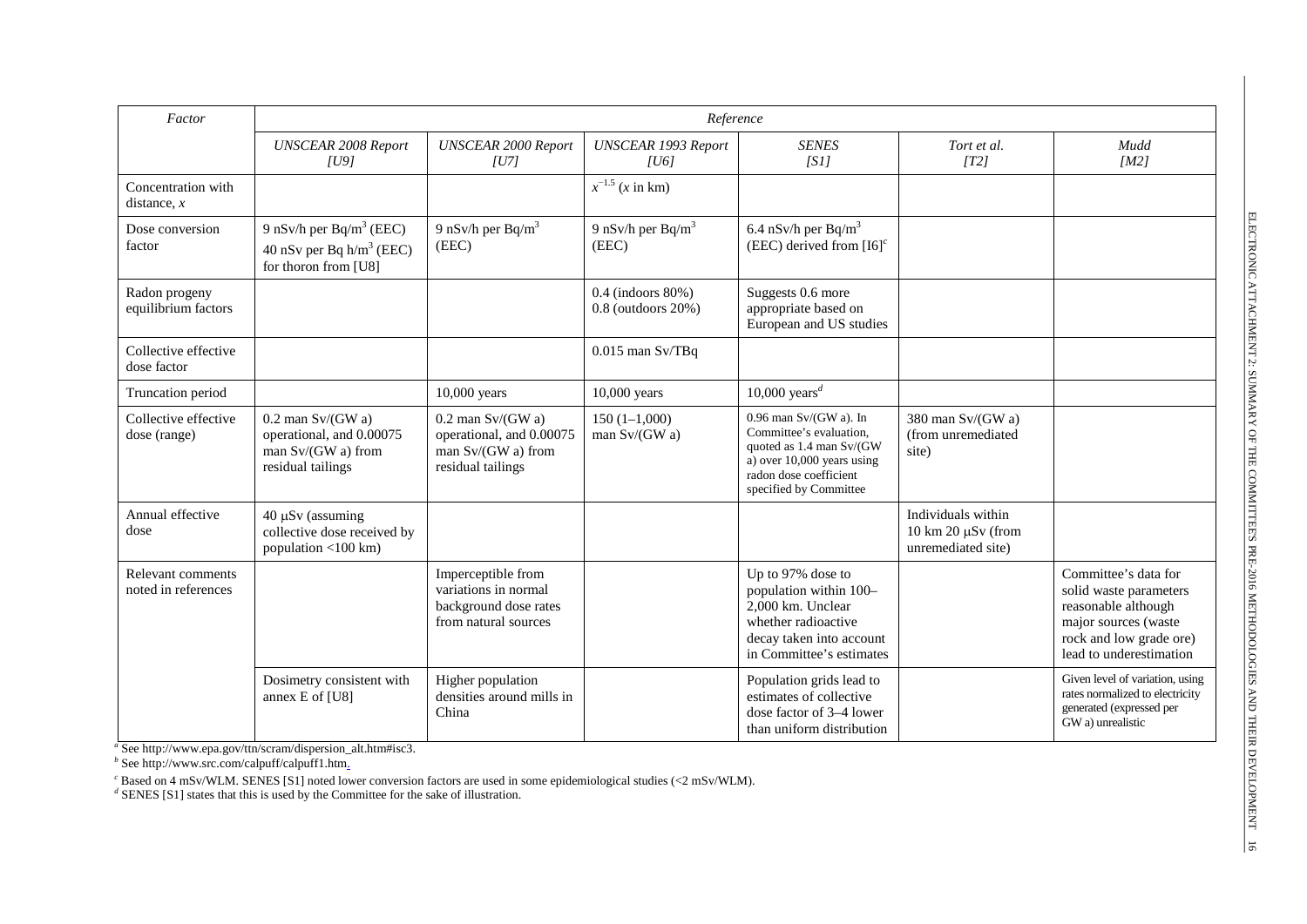## **Table 6. Development of the Committee's approach for assessing exposures from globally dispersed radionuclides**

| Factor                          | <b>UNSCEAR 2008 Report</b><br> U9 | <b>UNSCEAR 2000 Report</b><br> U7                                                                                                                  | <b>UNSCEAR 1993 Report</b><br> U6 | <b>UNSCEAR 1988 Report</b><br> U5                                                                                                                  | <b>UNSCEAR 1982 Report</b><br> U4                                                       |
|---------------------------------|-----------------------------------|----------------------------------------------------------------------------------------------------------------------------------------------------|-----------------------------------|----------------------------------------------------------------------------------------------------------------------------------------------------|-----------------------------------------------------------------------------------------|
| Overall approach                | Cites [U5]                        |                                                                                                                                                    |                                   | States that environmental<br>transfers of ${}^{3}H, {}^{14}C, {}^{85}Kr$<br>were established, and that<br>reliable estimates made in<br>$[U4]^{a}$ |                                                                                         |
| Truncation period               | 10,000 years                      | 10,000 years                                                                                                                                       | 10,000 years                      | 10,000 years $b$                                                                                                                                   |                                                                                         |
| Global population               |                                   | For <sup>14</sup> C and <sup>129</sup> I assumed $10^{10}$<br>at time of discharge; for ${}^{3}H$<br>and <sup>85</sup> Kr, $5 \times 10^9$ assumed |                                   |                                                                                                                                                    |                                                                                         |
| Reprocessing                    |                                   | Weighting for reprocessing<br>0.11 for period 1990-1994                                                                                            |                                   | Reprocessing plant<br>discharges weighted by<br>fraction of energy value of<br>total nuclear fuel reprocessed<br>(5%)                              | Model reprocessing facility<br>described. All reactor fuel<br>assumed to be reprocessed |
|                                 |                                   | <b>TRITIUM</b>                                                                                                                                     |                                   |                                                                                                                                                    |                                                                                         |
| <b>Basis</b>                    |                                   | Range of models discussed,<br>with range of complexity.<br>Value to consolidate results                                                            |                                   |                                                                                                                                                    | Simple model by [K1], as<br>implemented in [C1]                                         |
| Collective dose factor          | $0.004$ man Sv/(GW a)             | 2 and 0.2 man Sv/PBq for<br>atmospheric and aquatic<br>discharges from nuclear<br>installations, respectively                                      |                                   | $3.2\times10^{-5}$ man Sv/PBq for<br>population of $4.6 \times 10^9$<br>Total <sup>c</sup> : $0.004$ man Sv/(GW a)                                 | $2.8 \times 10^{-5}$ man Sv/PBq for<br>population of $4 \times 10^9$                    |
| Incomplete dose<br>commitments  |                                   |                                                                                                                                                    |                                   | Table 70 of annex B of [U5]:<br>dose received in first few<br>years                                                                                |                                                                                         |
| Local and regional<br>component |                                   |                                                                                                                                                    |                                   | Add $0.6$ man Sv/(GW a)<br>$(factor > 100)$ greater than<br>global contribution)                                                                   |                                                                                         |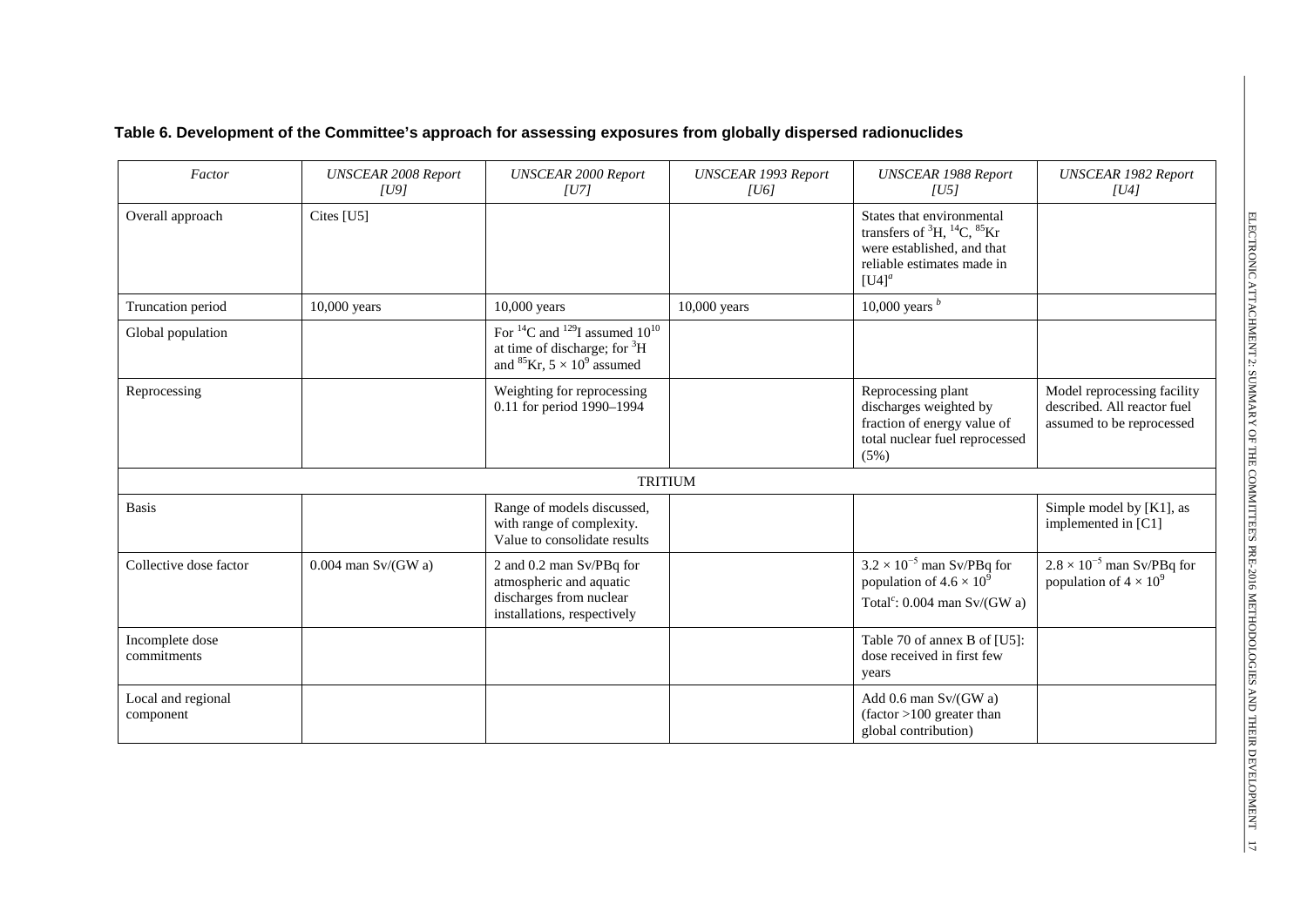| Factor                                                    | <b>UNSCEAR 2008 Report</b><br> U9 | <b>UNSCEAR 2000 Report</b><br> U7                                                                                                                                   | <b>UNSCEAR 1993 Report</b><br> U6                                                          | <b>UNSCEAR 1988 Report</b><br> U5                                                                                                                                                                                                                                                         | <b>UNSCEAR 1982 Report</b><br> U4                                                                                                                 |  |  |  |  |
|-----------------------------------------------------------|-----------------------------------|---------------------------------------------------------------------------------------------------------------------------------------------------------------------|--------------------------------------------------------------------------------------------|-------------------------------------------------------------------------------------------------------------------------------------------------------------------------------------------------------------------------------------------------------------------------------------------|---------------------------------------------------------------------------------------------------------------------------------------------------|--|--|--|--|
|                                                           | CARBON-14                         |                                                                                                                                                                     |                                                                                            |                                                                                                                                                                                                                                                                                           |                                                                                                                                                   |  |  |  |  |
| <b>Basis</b>                                              |                                   | Model comprising 23<br>compartments [T1],<br>illustrated in figure VI of<br>annex A of [U7]. Terrestrial<br>model adapted from [E2],<br>with minor modification $d$ | Approach developed in [E2]                                                                 | Used [C1]. Compartments: two hemispheres, comprising<br>humus, circulating carbon surface and deep ocean. ${}^{14}C$<br>assumed instantaneously mixed in compartment into which<br>discharge occurs. Results similar to those produced from<br>more complex models                        |                                                                                                                                                   |  |  |  |  |
| Collective effective dose<br>commitment factor            | 6.3 man $Sv/(GW a)$               | Complete commitment per<br>unit discharge of 109,000<br>man Sv/PBq (population of<br>$10^{10}$ ) <sup>e</sup>                                                       | Incomplete collective dose<br>commitment of<br>85 man Sv/TBq (population<br>of $10^{10}$ ) | 67 man Sv/TBq average for both atmospheric and aquatic<br>discharges (population of $10^{10}$ ) <sup>f</sup> . Total: 6 man Sv/(GW a)                                                                                                                                                     |                                                                                                                                                   |  |  |  |  |
| Delivery of dose commitment                               |                                   | 9% of commitment from<br>single discharge delivered<br>within 100 years, 23% within<br>1,000 years and 75% within<br>10,000 years $s$                               |                                                                                            | Above commitment delivered over 10,000 years<br>Table 70 of annex B [U5]: 3% in 10 years; 10% in 100 years<br>and 19% in 1,000 years                                                                                                                                                      |                                                                                                                                                   |  |  |  |  |
|                                                           |                                   | IODINE-129                                                                                                                                                          |                                                                                            |                                                                                                                                                                                                                                                                                           |                                                                                                                                                   |  |  |  |  |
| <b>Basis</b>                                              |                                   | Titley et al. [T1] and revision<br>of Kocher $[K4]^h$ . Collective<br>doses with time from<br>different discharges                                                  |                                                                                            | Future global population of $10^{10}$ ; $1.4 \times 10^4$ man Sv/TBq;<br>0.003% delivered in 100 years; 0.03% in 10,000 years and<br>5% in $10^6$ years. Most of the commitment received between<br>10 and 40 million years<br>Incomplete commitment to $10^6$ years used: 700 man Sv/TBq |                                                                                                                                                   |  |  |  |  |
| Reprocessing                                              |                                   |                                                                                                                                                                     |                                                                                            | 2.2 GBq/(GW $a)^i$                                                                                                                                                                                                                                                                        |                                                                                                                                                   |  |  |  |  |
| Collective dose factor<br>$(\text{man Sv}/(\text{GW a}))$ | 0.008                             |                                                                                                                                                                     |                                                                                            | $10^6$ years: 1.5; 10,000 years:<br>0.0093; and 100 years 0.0008                                                                                                                                                                                                                          |                                                                                                                                                   |  |  |  |  |
|                                                           |                                   | KRYPTON-85                                                                                                                                                          |                                                                                            |                                                                                                                                                                                                                                                                                           |                                                                                                                                                   |  |  |  |  |
| <b>Basis</b>                                              |                                   |                                                                                                                                                                     |                                                                                            | Reference to 1982 Report                                                                                                                                                                                                                                                                  | Two-compartment model<br>comprising the tropospheres<br>of the northern and southern<br>hemispheres. Exchange rate<br>of $0.5a^{-1}$ assumed [C1] |  |  |  |  |
| Collective effective dose<br>commitment per discharge     |                                   |                                                                                                                                                                     |                                                                                            | 0.2 man Sv/PBq (population<br>$4.6 \times 10^{9}$ )                                                                                                                                                                                                                                       | 0.17 man Sv/PBq<br>(population $4 \times 10^9$ )                                                                                                  |  |  |  |  |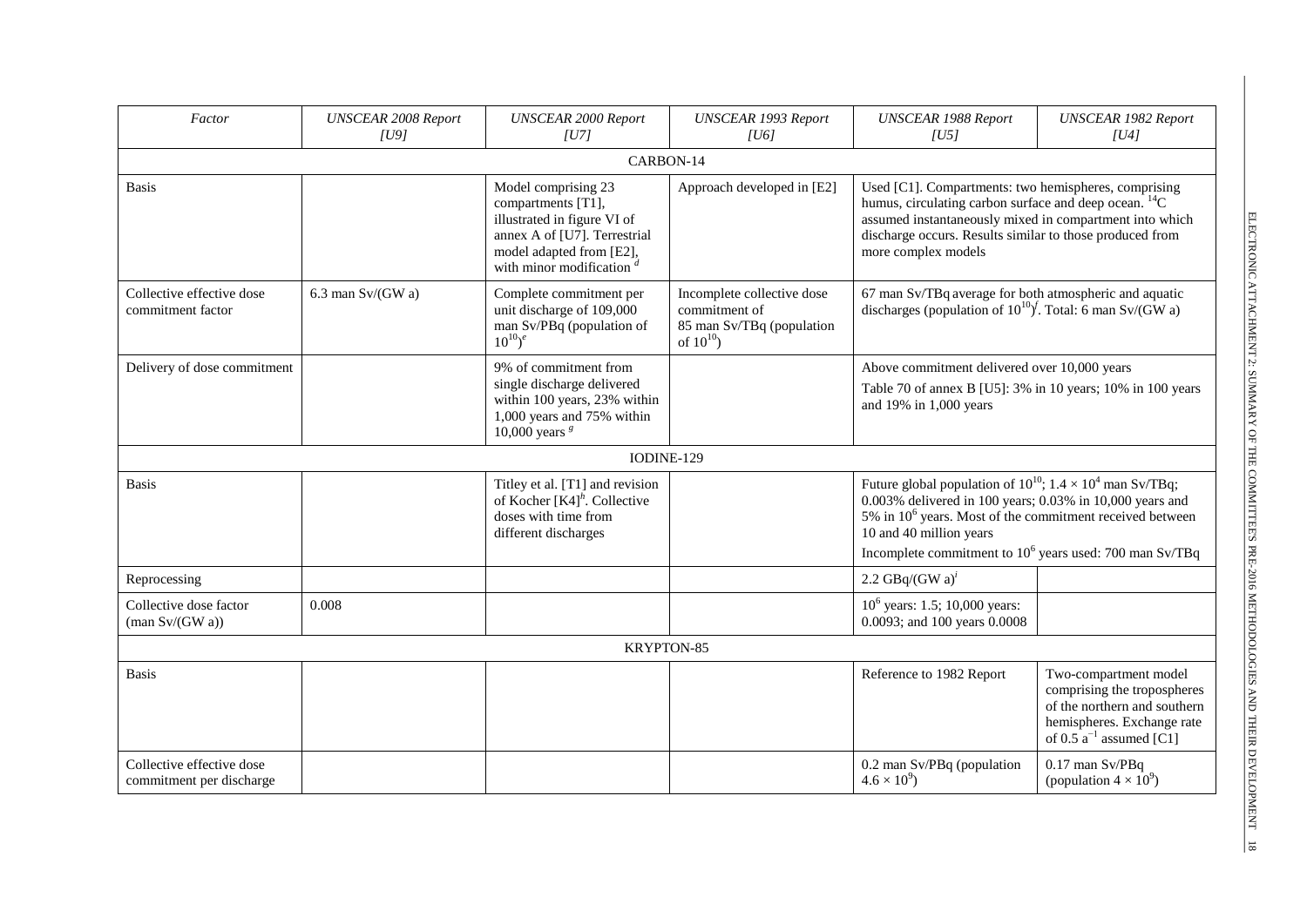| Factor                                                    | <b>UNSCEAR 2008 Report</b><br>[U9] | UNSCEAR 2000 Report<br>TU71 | UNSCEAR 1993 Report<br>[U6] | UNSCEAR 1988 Report<br>[U5]                                                                                                                       | UNSCEAR 1982 Report<br>[U4]                                                                   |
|-----------------------------------------------------------|------------------------------------|-----------------------------|-----------------------------|---------------------------------------------------------------------------------------------------------------------------------------------------|-----------------------------------------------------------------------------------------------|
| Time for delivery of dose<br>commitment                   |                                    |                             |                             | Within 50 years                                                                                                                                   | Inert gas disperses through<br>atmosphere and achieves<br>uniform concentration in<br>2 years |
| Collective dose factor<br>$(\text{man Sv}/(\text{GW a}))$ | 0.12                               |                             |                             | Normalized production of<br><sup>85</sup> Kr for different reactor<br>types $\frac{j}{r}$ ; weighted by 0.12, the<br>fraction of fuel reprocessed |                                                                                               |

The UNSCEAR 1988 Report [U5] also stated that <sup>129</sup>I posed a problem because of its very long half-life and the uncertainties in predictions over tens of millions of years—and "therefore little use can be made of these col

Results for alternative integration periods were presented. Results for  $10^6$  years presented and discussed (for  $^{129}$ ); it was stated that incomplete collective dose commitments are useful to demonstrate time distribu

Atmospheric discharge from reactor operations: 46 TBq/(GW a); aquatic discharges: 40 TBq/(GW a). Reprocessing (averaged over Sellafield and Cap de la Hague) aquatic and atmospheric discharges add up to 600 TBq/(GW a). Since only 5% fuel is reprocessed, this adds 30 TBq/(GW a) to reactor discharges.

Unchanging global inventory of carbon assumed. The ocean model takes account of temperature changes, surface areas and varying ice cover in winter. Exchanges between oceanic and atmospheric compartments are based on estima

Table 44 annex C of [U7] gives collective effective dose commitment (10.000 years) due to globally dispersed radionuclides from reactors and reprocessing.

*f* Reactors: 57 man Sv/(GW a) from HWR, LWGR, GCR operation. Normalized discharges from reprocessing averaged over Sellafield and Cap de la Hague (3.5 TBq/(GW a) for Sellafield and 0.66 TBq/(GW a) for Cap de la Hague). This represents for Sellafield, 234 man Sy/(GW a), and for Cap de la Hague, 44 man Sy/(GW a). Taking account of 5% fuel reprocessed annual value averaged over the two sites, the total is  $6$  man  $Sv/(GW a)$ .

The UNSCEAR 2000 Report [U7] states this is similar to other estimates: Killough and Rohwer [K2] found estimates from six models ranged over a factor of only 1.5. The UNSCEAR 2000 Report [U7] also stated that the maximum annual dose for continuing practice was 1 µSv, and that limited practice of nuclear power generation would lead to progressively lower annual doses.

*Model assumes circulation compartments (figure VII, annex A [U7]) for atmosphere, hydrosphere, lithosphere, and terrestrial. Fluxes determined from environmental measurements and mass balance. Assumes mean* residence time in surface soil of order of 10,000 years, mixing in the ocean 1,000 years. [U7] states that global iodine cycle and dynamic behaviour of iodine is being further studied. Iodine measurements in vicinity of nuclear installations markedly higher and retained in surface layer <10 cm.

Discharges from Sellafield and Cap de la Hague normalized to electricity generated were 40 GBq/(GW a) to sea and 4 GBq/(GW a) which, when weighted for 5% fuel reprocessed gives 2.2 GBq/(GW a).

For LWRs, the factor is 11.5 PBq/(GW a) or 2.3 man Sv/(GW a); for GCRs the factor is 14 PBq/(GW a) or 2.8 man Sv/(GW a).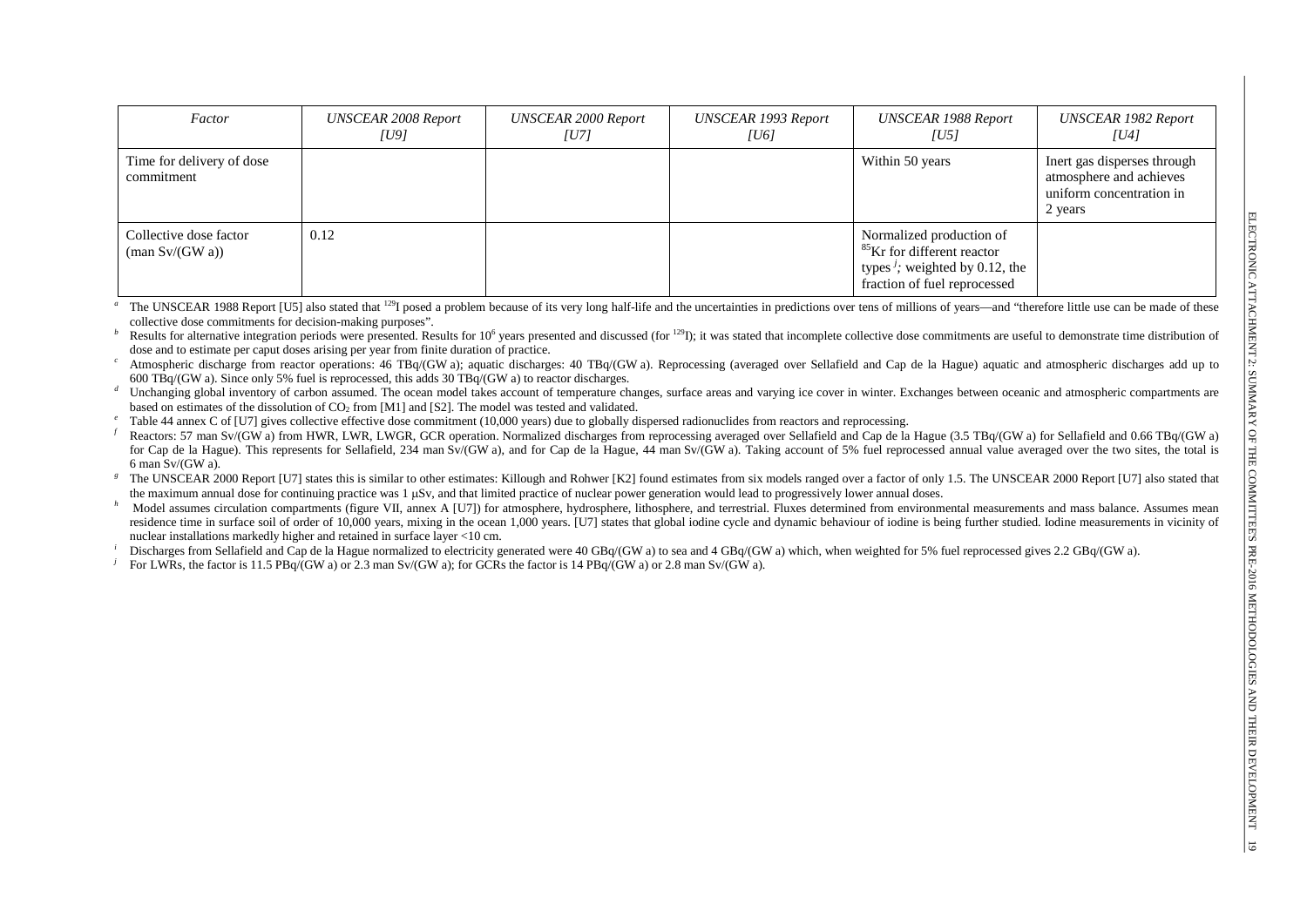|  |  |  | Table 7. Development of the Committee's approach for assessing impacts of non-nuclear forms of electrical energy production |
|--|--|--|-----------------------------------------------------------------------------------------------------------------------------|
|--|--|--|-----------------------------------------------------------------------------------------------------------------------------|

| Factor                 | <b>UNSCEAR 2008 Report</b><br>[U9]                                                                      | <b>UNSCEAR 2000 Report</b><br>[U7]                                                                      | <b>UNSCEAR 1993 Report</b><br>[ <sub>U6</sub> ]                                                                                                                                                                                                                                                                                                                                                              | <b>UNSCEAR 1988 Report</b><br> U5                                                                                                                                                                                                                                                                         | <b>UNSCEAR 1982 Report</b><br>[U4]                                                                                                                                             |
|------------------------|---------------------------------------------------------------------------------------------------------|---------------------------------------------------------------------------------------------------------|--------------------------------------------------------------------------------------------------------------------------------------------------------------------------------------------------------------------------------------------------------------------------------------------------------------------------------------------------------------------------------------------------------------|-----------------------------------------------------------------------------------------------------------------------------------------------------------------------------------------------------------------------------------------------------------------------------------------------------------|--------------------------------------------------------------------------------------------------------------------------------------------------------------------------------|
| Key issues             |                                                                                                         |                                                                                                         | Three different aerosol<br>capture methods and one<br>with different site<br>characteristics assumed                                                                                                                                                                                                                                                                                                         | Initial consideration of oil,<br>peat, natural gas                                                                                                                                                                                                                                                        | Coal and geothermal sources<br>only; detailed specification<br>of dose assessment<br>methodology used in<br>subsequent reports                                                 |
| General                | Focus on coal mining and<br>power production from coal.<br>Additional literature sources<br>referred to | Updates the UNSCEAR<br>1993 Report but detailed<br>methodology referenced to<br>the UNSCEAR 1982 Report | Slightly modified assumptions<br>on proportions of site<br>characteristic of coal energy<br>production. Data for China<br>significantly different from<br>default for OECD countries. In<br>China, assumed usage<br>representative of non-OECD<br>countries; average worldwide<br>use of coal assumed as follows:<br>40% coal used for energy<br>production, 50% by other<br>industries and 10% in dwellings | Main difference between<br>[ $U5$ ] and [ $U4$ ] is duel<br>assessment of discharges<br>from coal-fired power<br>stations with different<br>capture efficiencies.<br>Additional source<br>information on geothermal<br>and initial consideration of<br>oil, natural gas and peat for<br>energy production | Provides the basis for<br>methodology                                                                                                                                          |
|                        |                                                                                                         | ENERGY PRODUCTION FROM COAL                                                                             |                                                                                                                                                                                                                                                                                                                                                                                                              |                                                                                                                                                                                                                                                                                                           |                                                                                                                                                                                |
| Annual coal production |                                                                                                         |                                                                                                         |                                                                                                                                                                                                                                                                                                                                                                                                              |                                                                                                                                                                                                                                                                                                           | Annual world production of<br>coal: $3.7 \times 10^{12}$ kg in 1979.<br>Percentage use in energy and<br>household fuel varied<br>between countries                             |
| Coal mining            |                                                                                                         |                                                                                                         |                                                                                                                                                                                                                                                                                                                                                                                                              |                                                                                                                                                                                                                                                                                                           | Primarily occupational<br>exposure; maximum<br>collective effective dose<br>equivalent of 3 man<br>Sv/(GW a)                                                                   |
|                        |                                                                                                         |                                                                                                         | Reference to crude approach<br>included in [U5]                                                                                                                                                                                                                                                                                                                                                              | Two approaches used to<br>determine release of radon in<br>exhaust air, estimates of 30<br>and 800 TBq, collective<br>effective dose equivalent of<br>$0.5$ and $10$ man S <sub>v</sub>                                                                                                                   | Public exposure estimated on<br>basis of emission of radon<br>from coal ore, mass of ore<br>required per unit of<br>electricity generated, mean<br>radon concentration in coal |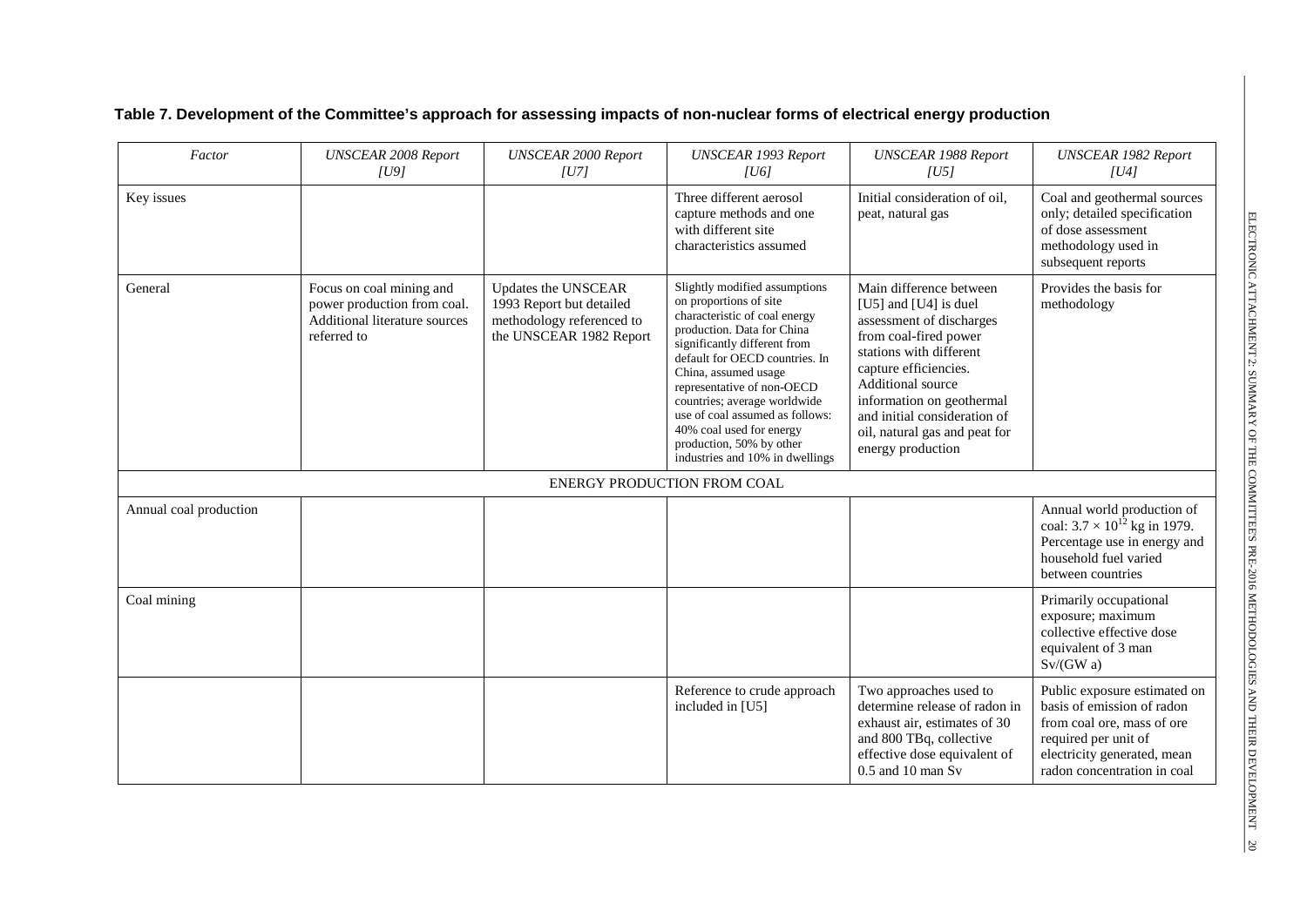| Factor                              | <b>UNSCEAR 2008 Report</b><br> U9 | <b>UNSCEAR 2000 Report</b><br> U7 | <b>UNSCEAR 1993 Report</b><br> U6                               | <b>UNSCEAR 1988 Report</b><br> U5                                                                                                                                                                                 | <b>UNSCEAR 1982 Report</b><br> U4                                                                                                                                                                                                                                                                                                                         |
|-------------------------------------|-----------------------------------|-----------------------------------|-----------------------------------------------------------------|-------------------------------------------------------------------------------------------------------------------------------------------------------------------------------------------------------------------|-----------------------------------------------------------------------------------------------------------------------------------------------------------------------------------------------------------------------------------------------------------------------------------------------------------------------------------------------------------|
| Use of coal                         |                                   |                                   | See above general statement                                     | Mass of coal for power<br>production assumed from<br>[U4]                                                                                                                                                         | $3 \times 10^9$ kg of coal assumed to<br>produce 1 GW a                                                                                                                                                                                                                                                                                                   |
| Activity concentration in<br>coal   |                                   |                                   | Assumption about activity<br>concentration in coal from<br>[U4] | Assumption about activity<br>concentration in coal from<br>[U4]                                                                                                                                                   | Assumed activity<br>concentration of 20 Bq/kg<br>each of $^{238}$ U and $^{232}$ Th in<br>equilibrium with their<br>precursors. Noted possible<br>exceptions of <sup>210</sup> Pb and<br>$210$ Po; enhanced activity of<br><sup>210</sup> Pb may occur if large<br>quantities of <sup>222</sup> Rn diffuse<br>from adjacent rocks                         |
| Activity concentration in ash       |                                   |                                   | Cites [U5]                                                      | Large power plants assumed<br>to give rise to 20% bottom<br>ash and 80% fly ash. Activity<br>concentrations in fly ash<br>from [U4] applied.<br>Enrichment factor of 3 for<br>$^{210}$ Pb and $^{210}$ Po assumed | Radionuclides partitioned<br>between bottom and fly ash.<br>Averages in escaping ash<br>(Bq/kg): 265 for $^{40}$ K; 200 for $^{238}$ U; 240 for $^{226}$ Ra; 930 for<br><sup>210</sup> Pb; 1700 for <sup>210</sup> Po; 70 for<br><sup>232</sup> Th; 110 for <sup>228</sup> Th; and 130<br>for $^{228}$ Ra                                                 |
| Fly ash release                     |                                   |                                   |                                                                 | Two types of station<br>assumed; one that releases<br>around 10% of fly ash while<br>the other releases 0.5%                                                                                                      | Average concentrations in fly<br>ash escaping through stack<br>depend on filtration. Small<br>particles caught less<br>efficiently and some trace<br>elements concentrated on<br>small particles. Modelled<br>using an enhancement factor<br>of $1-11$ for <sup>210</sup> Po and <sup>210</sup> Pb<br>and 1-2 for uranium, radium<br>and thorium isotopes |
| Activity concentrations<br>released |                                   |                                   |                                                                 | Applies assumptions from<br>[U4]                                                                                                                                                                                  | <sup>220</sup> Rn released per GW a;<br>60 GBq assuming all radon<br>contained in coal is<br>discharged to atmosphere                                                                                                                                                                                                                                     |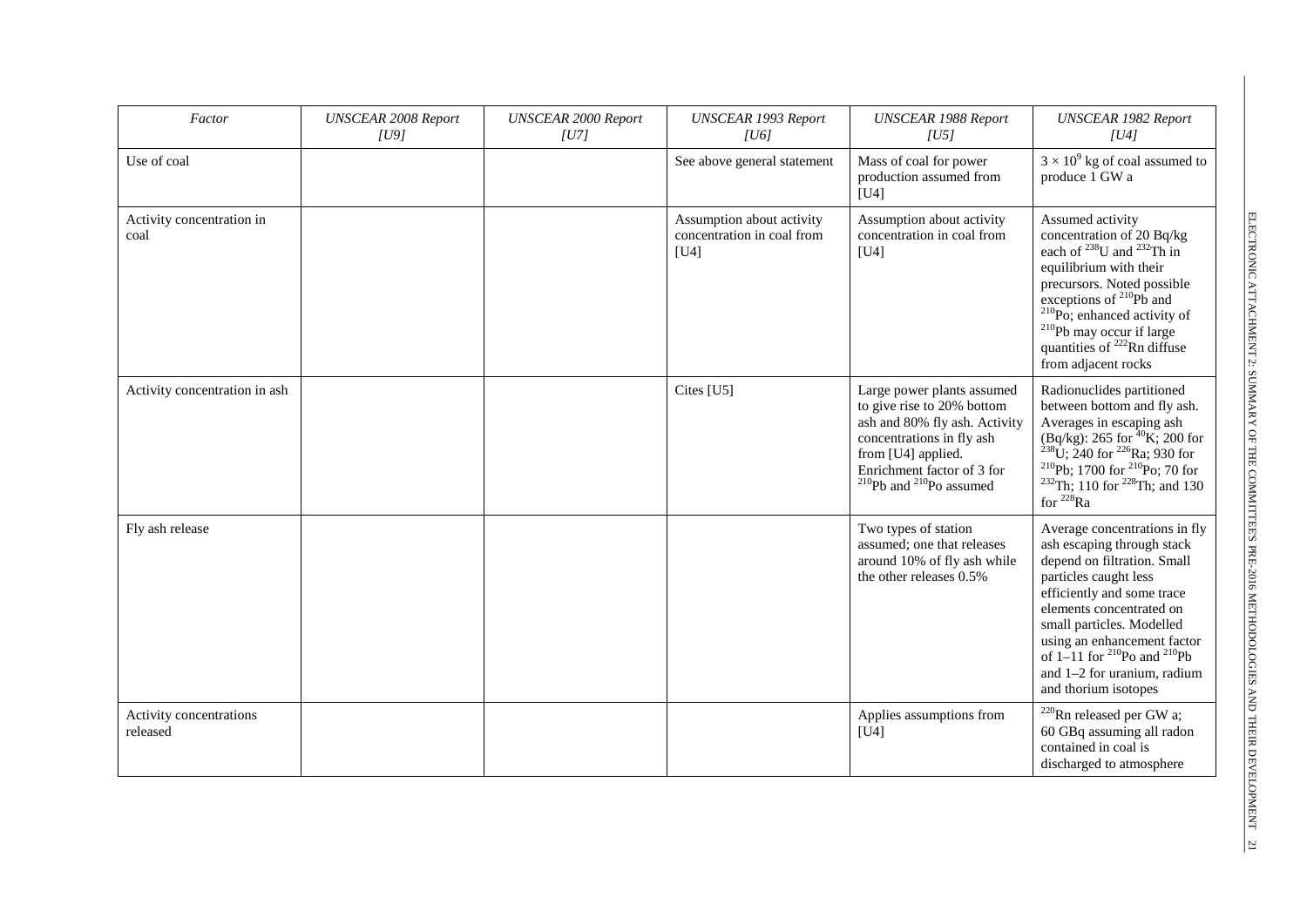| Factor                     | <b>UNSCEAR 2008 Report</b><br> U9 | <b>UNSCEAR 2000 Report</b><br> U7 | <b>UNSCEAR 1993 Report</b><br> U6                                                                                                                                                                                                 | <b>UNSCEAR 1988 Report</b><br> U5                                                                                             | <b>UNSCEAR 1982 Report</b><br> U4                                                                                                                                                                                                                                                                                                                                                                                                                                                                      |
|----------------------------|-----------------------------------|-----------------------------------|-----------------------------------------------------------------------------------------------------------------------------------------------------------------------------------------------------------------------------------|-------------------------------------------------------------------------------------------------------------------------------|--------------------------------------------------------------------------------------------------------------------------------------------------------------------------------------------------------------------------------------------------------------------------------------------------------------------------------------------------------------------------------------------------------------------------------------------------------------------------------------------------------|
| Technology-related factors |                                   |                                   | Three types of plant<br>considered: one third<br>assumed modern; one third<br>old and the remaining third<br>characteristics based on<br>Chinese data. Collective dose<br>normalized to electricity<br>generated 20 man Sv/(GW a) |                                                                                                                               | Release depends on<br>temperature of combustion<br>and efficiency of filtration.<br>Two types of system in<br>place: those with<br>sophisticated retention<br>devices releasing 1% of ash,<br>and those with less<br>sophisticated systems where<br>10% is more reasonable<br>estimate. Assumption: plant<br>burning coal with 10% ash<br>content and 97.5% retention<br>in filtration systems.<br>Enrichment factor 3 for <sup>210</sup> Po<br>and <sup>210</sup> Pb and 1 for other<br>radionuclides |
| Radon releases             |                                   |                                   |                                                                                                                                                                                                                                   | Applies data and approach<br>from $[U4]$                                                                                      | Release of <sup>222</sup> Rn and <sup>220</sup> Rn<br>assumed in equilibrium with<br>$^{238}$ U and $^{232}$ Th in coal and<br>discharged in their entirety.<br>Average activity<br>concentration 20 Bq/kg and<br>combustion of $3 \times 10^9$<br>kg/(GW a) give estimated<br>release of 60 GBq/(GW a)                                                                                                                                                                                                |
| Carbon-14 discharges       |                                   |                                   |                                                                                                                                                                                                                                   | Discharge of activity-free<br>carbon dioxide reduction in<br>collective effective dose<br>commitment of 60<br>man $Sv/(GW a)$ |                                                                                                                                                                                                                                                                                                                                                                                                                                                                                                        |
| Use of ash                 |                                   |                                   | 5% ash production used in<br>construction of buildings.<br>External dose rate<br>measurements indicate that<br>wooden and concrete houses<br>give rise to annual effective<br>doses of 30 and 70 µSv,<br>respectively             |                                                                                                                               | Use in manufacture of<br>cement and concrete, as a<br>road stabilizer                                                                                                                                                                                                                                                                                                                                                                                                                                  |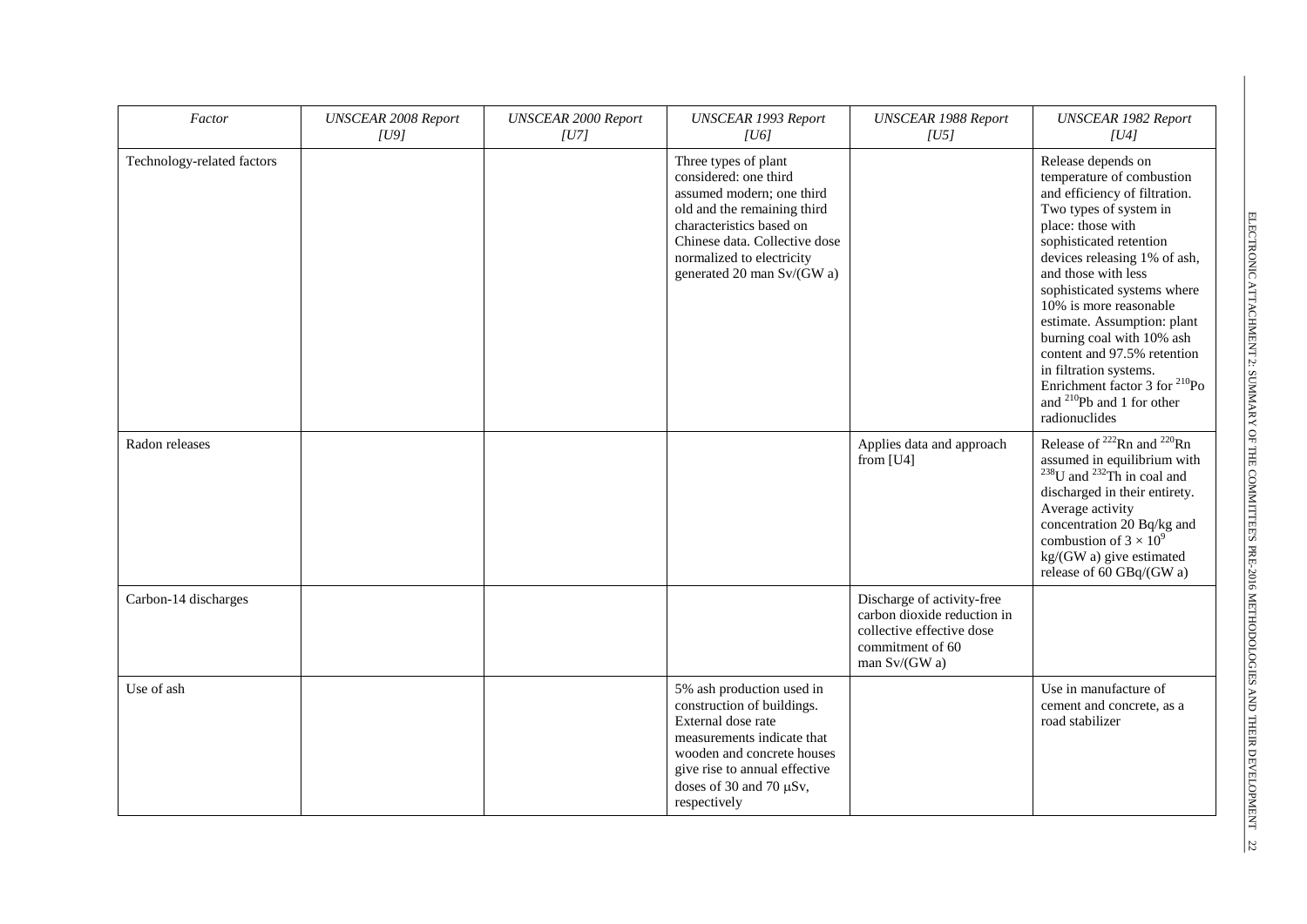| Factor      | <b>UNSCEAR 2008 Report</b><br>[U9] | <b>UNSCEAR 2000 Report</b><br>[U7] | <b>UNSCEAR 1993 Report</b><br>[ <sub>U6</sub> ]                                                                             | <b>UNSCEAR 1988 Report</b><br> U5                                                                                                                                                                                                                                                                                                                                                                                                         | <b>UNSCEAR 1982 Report</b><br>[U4] |
|-------------|------------------------------------|------------------------------------|-----------------------------------------------------------------------------------------------------------------------------|-------------------------------------------------------------------------------------------------------------------------------------------------------------------------------------------------------------------------------------------------------------------------------------------------------------------------------------------------------------------------------------------------------------------------------------------|------------------------------------|
|             |                                    | OTHER FORMS OF ENERGY PRODUCTION   |                                                                                                                             |                                                                                                                                                                                                                                                                                                                                                                                                                                           |                                    |
| Oil         |                                    |                                    | Data and method referenced<br>to $[U5]$                                                                                     | $2 \times 10^9$ kg oil assumed needed to<br>generate 1 GW a of electricity.<br>Estimated discharge to generate<br>1 GW a derived from<br>information on plants in France.<br>When normalized to electricity<br>generated, levels similar to<br>discharges from coal-fired plants<br>with efficient aerosol capture.<br>Collective effective dose<br>equivalent 0.5 man Sv/(GW a)                                                          |                                    |
| Peat        |                                    |                                    | Data from [U5] cited; no<br>estimate of worldwide<br>impact made owing to lack<br>of information on worldwide<br>production | Finland and Sweden process;<br>average <sup>238</sup> U concentration in<br>peat of 40 Bq/kg and dust control<br>efficiency of 99% assumed<br>(together with general<br>assumptions applied for coal<br>fired power stations) and $5 \times 10^9$<br>kg of peat needed to produce<br>1 GW a; collective effective dose<br>commitment: 2 man Sv/ (GW a).<br>No assessment of total collective<br>dose                                      |                                    |
| Natural gas |                                    |                                    | Data from [U5] cited                                                                                                        | Typical value for radon<br>concentrations in natural gas<br>taken to be $1,000 \text{ Bq/m}^3$ .<br>$2 \times 10^9$ m <sup>3</sup> natural gas<br>required to produce 1 GW a<br>of electrical energy, radon<br>emission 2 TBq,<br>corresponding to 0.03 man<br>Sv/(GW a). Assuming 15%<br>world production of natural<br>gas $(10^{12} \text{ m}^3)$ used for<br>electrical power, collective<br>effective dose equivalent is<br>3 man Sv |                                    |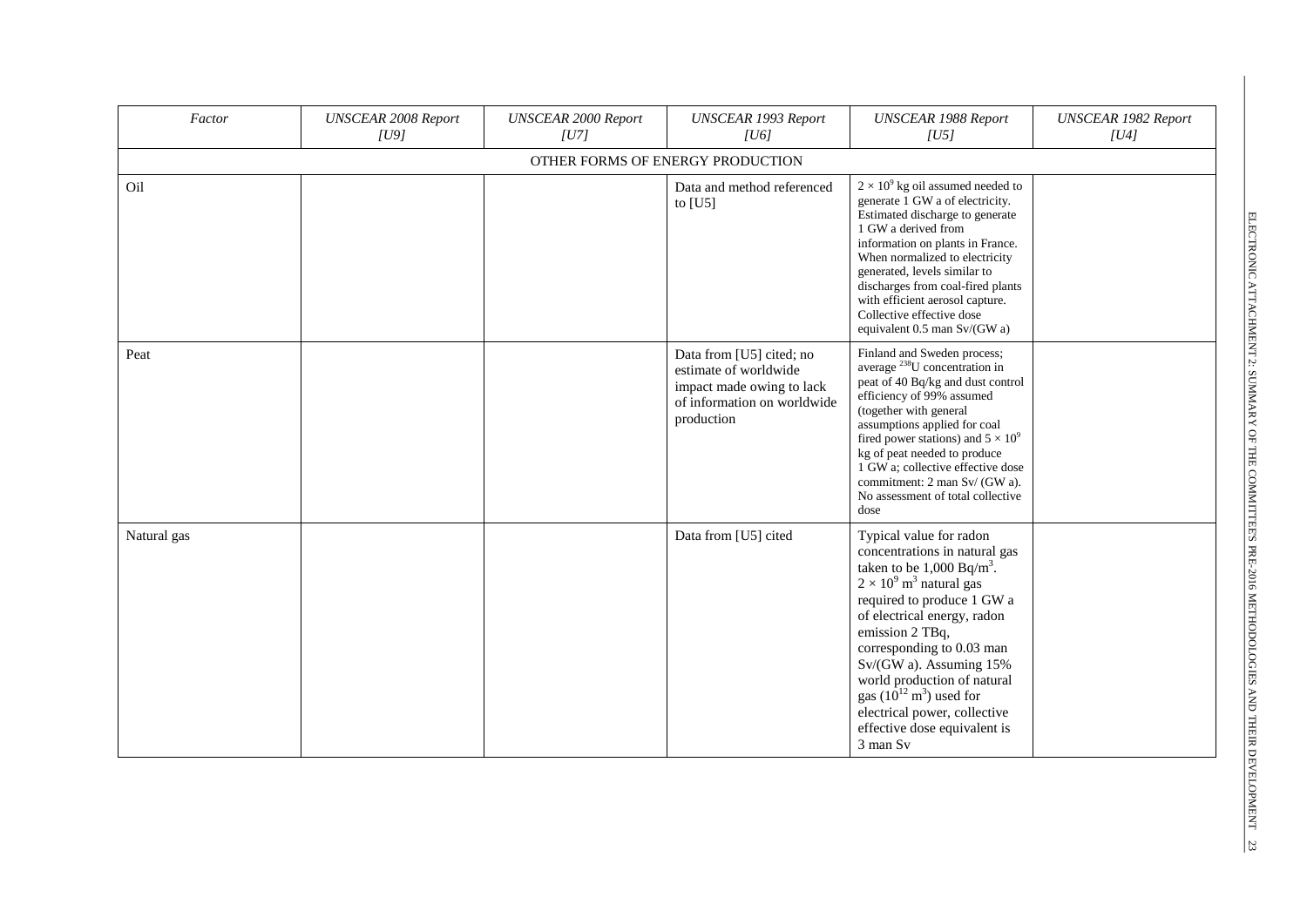| Factor                            | <b>UNSCEAR 2008 Report</b><br>[U9] | <b>UNSCEAR 2000 Report</b><br> U7 | <b>UNSCEAR 1993 Report</b><br> U6 | <b>UNSCEAR 1988 Report</b><br> U5                                                                            | <b>UNSCEAR 1982 Report</b><br> U4                                                                                                                                                                                                                                                                                                                                                                  |
|-----------------------------------|------------------------------------|-----------------------------------|-----------------------------------|--------------------------------------------------------------------------------------------------------------|----------------------------------------------------------------------------------------------------------------------------------------------------------------------------------------------------------------------------------------------------------------------------------------------------------------------------------------------------------------------------------------------------|
| Geothermal energy                 |                                    |                                   | Data from [U5] cited              | Additional plant data<br>available suggesting<br>atmospheric discharge of<br>around $150 \text{ TBq/(GW a)}$ | Annual release of radon estimated<br>based on literature survey. Data<br>from Italian plants suggest<br>average atmospheric discharge of<br>$222$ Rn of 400 TBq/(GW a).<br>Resulting collective effective dose<br>equivalent commitment 6 man<br>Sv/(GW a). Individual effective<br>dose: $30 \mu Sv$ to critical group<br>living at 1 km from geothermal<br>plant of 1 GW (100 m stack<br>height) |
| Environmental levels and<br>doses |                                    |                                   |                                   | Equilibrium factor between radon<br>and short-lived progeny 0.8                                              | Equilibrium factor between radon<br>and short-lived progeny 0.6                                                                                                                                                                                                                                                                                                                                    |
| Inhalation dose                   |                                    |                                   |                                   | Effective dose equivalent per<br>unit activity of radon inhaled<br>$1.1 \times 10^{-8}$ Sv/Bq                | No decay assumed; calculation<br>based on integrated atmospheric<br>concentration at ground level <sup>a</sup><br>Dose from <sup>222</sup> Rn and short-lived<br>progeny compared with natural<br>emanation rate <sup>b</sup>                                                                                                                                                                      |
| Dose from deposition              |                                    |                                   |                                   |                                                                                                              | Evaluated from comparison with<br>natural soil activity concentrations<br>and annual absorbed doses in<br>tissues from naturally occurring<br>radionuclides. Deposited activity<br>assumed to have mean life of 100<br>years and upper 30 cm involved<br>in uptake. <sup>c</sup> Deposition on<br>vegetation and foods not taken<br>into account                                                   |

<sup>*a*</sup> Collective dose commitment from inhalation is given by:

 $M^c{}_q = A_0/v_dS \times S\delta_NB \times D_q/I_{ih}$ 

 $A_0/v_aS$  is the integrated atmospheric concentration at ground level (Bq s/m<sup>3</sup>); S is the area in which deposition occurs,  $\delta_N$  is the population distribution (10<sup>-4</sup> m<sup>-2</sup>); B adult breathing rate (2.3 × 10<sup>-4</sup> m<sup>3</sup>/s) committed absorbed dose to organ or tissue *q* per unit activity inhaled. A quality factor of 20 for  $\alpha$  particles assumed. 80% assumed insoluble in line with ICRP [I6].

 $\overrightarrow{b}$  Collective dose commitment from inhalation of  $\overrightarrow{c}^{222}$ Rn and short-lived progeny:

 $M^c{}_q = A_0/S \times 1.8 \text{ (Bq/m}^3)/2 \text{ 10}^{-2} \text{ (Bq/m}^2/\text{s) } S \delta_N B \times D_q/I_{ih}$ 

Equilibrium factor between <sup>222</sup>Rn and progeny 0.6; average outdoor equilibrium equivalent concentration: 1.8 Bq/m<sup>3</sup>; average emanation rate of <sup>222</sup>Rn 2 × 10<sup>-2</sup> Bq/m<sup>2</sup>/s.

*<sup>c</sup>* Collective dose commitment from deposited material:

*Mc <sup>q</sup>* = *A0Dq*δ*N*τ*/hC*

 $D_q$  is the natural dose rate in organ q;  $\delta_N$  is the population density;  $\tau$  is the mean life in soil (100 years); h is the thickness of soil expressed as mass per unit area (assumed to be 500 kg/m<sup>2</sup>) and C is the nat concentration of the radionuclide in soil.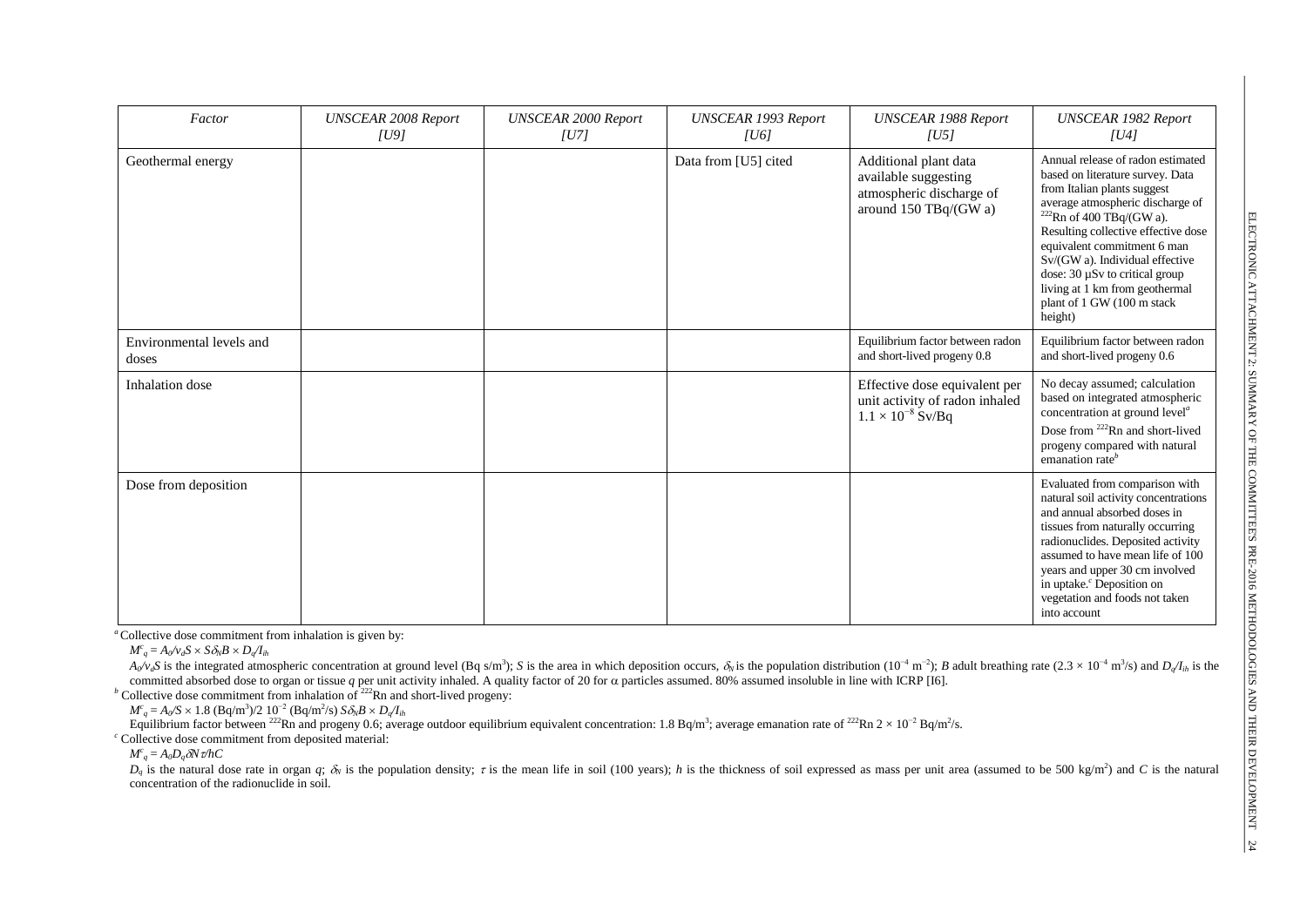#### **References**

- B1 Beck, H.L. Exposure rate conversion factors for radionuclides deposited on the ground. EML-378. Environmental Measurements Laboratory, Department of Energy, New York, 1980.
- B2 Bergman, R., U. Bergström and S. Evans. Environmental transport and long-term exposure for tritium released in the biosphere. pp.535-554 in: Proceedings of the International Symposium on the Behaviour of Tritium in the Environment. International Atomic Energy Agency, Vienna, 1979.
- C1 CEC. Methodology for evaluating the radiological consequences of radioactive effluents released in normal operations. National Radiological Protection Board and Commissariat à l'Energie Atomique. Document no. V/3865/79. Commission of the European Communities, Luxembourg, 1979.
- E1 Eckerman, K.F. and J.C. Ryman. External exposure to radionuclides in air, water, and soil. EPA-402-R-93-081. Federal Guidance Report No. 12. U.S. Environmental Protection Agency, Washington, D.C., 1993.
- E2 Emanuel, W.R., G.E.G. Killough and J.S. Olson. Modelling the circulation of carbon in the world's terrestrial ecosystems. pp.335-351 in: Carbon Cycle Modelling, Publication No. 1740. Environmental Sciences Division, ORNL, 1981.
- H1 Hoffman, F.O., D.L. Shaeffer, C.W. Miller et al. Proceedings of a Workshop on the Evaluation of Models Used for the Environmental Assessment of Radionuclide Releases. CONF-770901. Oak Ridge National Laboratory (ORNL), Oak Ridge, TN, 1977.
- I1 IAEA. Sediment Kds and concentration factors for radionuclides in the marine environment. Technical Reports Series No. 247. International Atomic Energy Agency, Vienna, 1985.
- I2 IAEA. Handbook of parameter values for the prediction of radionuclide transfer in temperate environments. Technical Reports Series No. 364. International Atomic Energy Agency, Vienna, 1994.
- I3 ICRP. Limits for intakes of radionuclides by workers. ICRP Publication 30 (Part 1). Annals of the ICRP 2(3-4): International Commission on Radiological Protection, Pergamon Press, Oxford, 1979.
- I4 ICRP. Limits for intakes of radionuclides by workers. ICRP Publication 30 (Part 2). Annals of the ICRP 4(3-4): International Commission on Radiological Protection, Pergamon Press, Oxford, 1980.
- I5 ICRP. Lung cancer risk from exposures to radon daughters. ICRP Publication 50. Annals of the ICRP 17(1): International Commission on Radiological Protection, Pergamon Press, Oxford, 1987.
- I6 ICRP. Protection against radon-222 at home and at work. ICRP Publication 65. Annals of the ICRP 23(2): International Commission on Radiological Protection, Pergamon, Oxford, 1993.
- I7 ICRP. Age-dependent doses to members of the public from intake of radionuclides: Part 5. Compilation of ingestion and inhalation dose coefficients. ICRP Publication 72. Annals of the ICRP 26(1): International Commission on Radiological Protection, Pergamon Press, Oxford, 1995.
- I8 ICRP. Age-dependent doses to members of the public from intake of radionuclides: Part 4. Inhalation dose coefficients. ICRP Publication 71. Annals of the ICRP 25(3-4): International Commission on Radiological Protection, Pergamon Press, Oxford, 1995.
- K1 Kelly, G.N., J.A. Jones and P.M. Bryant. The predicted radiation exposure of the population of the European Community resulting from discharges of krypton-85, tritium, carbon-14 and iodine-129 from the nuclear power industry to the year 2000. Document V/2676/75. Commission of the European Communities, Luxembourg, 1975.
- K2 Killough, G.G. and P.S. Rohwer. A new look at the dosimetry of 14C released to the atmosphere as carbon dioxide. Health Phys 34(2): 141-159 (1978).
- K3 Killough, G.G. and D.C. Kocher. Global environmental transport models for tritium. CONF-850405-7. Oak Ridge National Laboratory, 1985.
- K4 Kocher, D.C. A dynamic model of the global iodine cycle and estimation of dose to the world population from releases of iodine-129 to the environment. Environ Int 5(1): 15-31 (1981).
- M1 Mobbs, S.F., D. Charles, C.E. Delow et al. PAGIS Performance assessment of geological isolation systems for radioactive waste: Disposal into the sub-seabed. EUR 11779. Commission of the European Communities, Luxembourg, 1988.
- M2 Mudd, G.M. Radon releases from Australian uranium mining and milling projects: assessing the UNSCEAR approach. J Environ Radioact 99(2): 288-315 (2008).
- N1 NCRP. Tritium in the environment. NCRP Report No. 62. National Council on Radiation Protection and Measurements, Bethesda, 1979.
- N2 NCRP. Principles and application of collective dose in radiation protection. NCRP Report No. 121. National Council on Radiation Protection and Measurements, Bethesda, 1995.
- S1 SENES. Long term population dose due to radon (Rn-222) released from uranium mill tailings. Document no. XA0103115. Specialists in Energy, Nuclear and Environmental Sciences Consultants Limited, Canada, 1998.